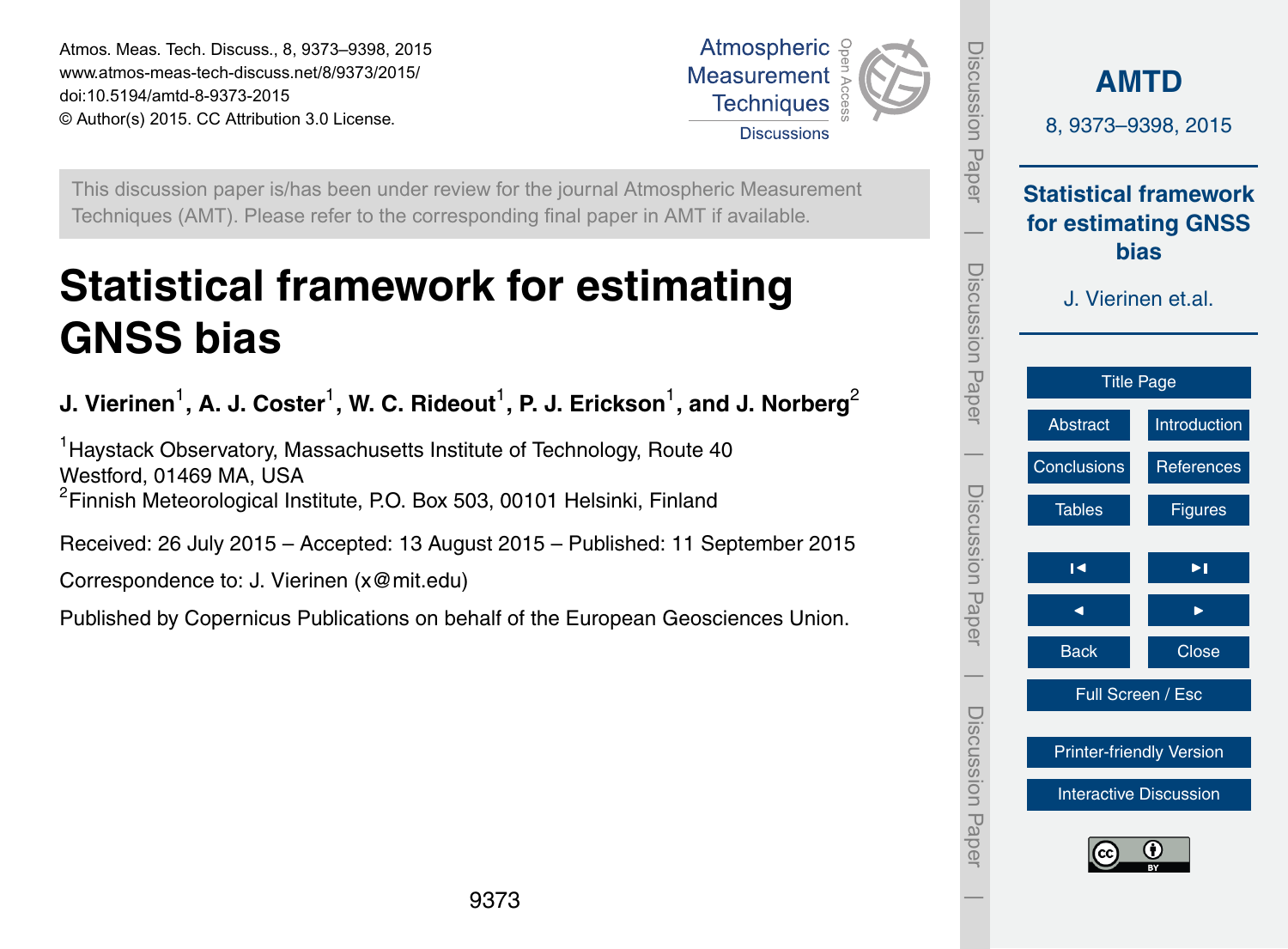# <span id="page-1-0"></span>**Abstract**

We present a statistical framework for estimating global navigation satellite system (GNSS) non-ionospheric differential time delay bias. The biases are estimated by examining differences of measured line integrated electron densities (TEC) that are <sup>5</sup> scaled to equivalent vertical integrated densities. The spatio-temporal variability, instrumentation dependent errors, and errors due to inaccurate ionospheric altitude profile assumptions are modeled as structure functions. These structure functions determine

- how the TEC differences are weighted in the linear least-squares minimization procedure, which is used to produce the bias estimates. A method for automatic detection <sup>10</sup> and removal of outlier measurements that do not fit into a model of receiver bias is also described. The same statistical framework can be used for a single receiver station, but it also scales to a large global network of receivers. In addition to the Global Positioning System (GPS), the method is also applicable to other dual frequency GNSS
- systems, such as GLONASS (Globalnaya Navigazionnaya Sputnikovaya Sistema). The <sup>15</sup> use of the framework is demonstrated in practice through several examples. A specific implementation of the methods presented here are used to compute GPS receiver biases for measurements in the MIT Haystack Madrigal distributed database system. Results of the new algorithm are compared with the current MIT Haystack Observatory
- MAPGPS bias determination algorithm. The new method is found to produce estimates <sup>20</sup> of receiver bias that have reduced day-to-day variability and more consistent coincident vertical TEC values.

# **1 Introduction**

A dual frequency GNSS receiver can measure the line integrated ionospheric electron density between the receiver and the GNSS satellite by observing the transiono-<sup>25</sup> spheric propagation time difference between two different radio frequencies. Ignoring

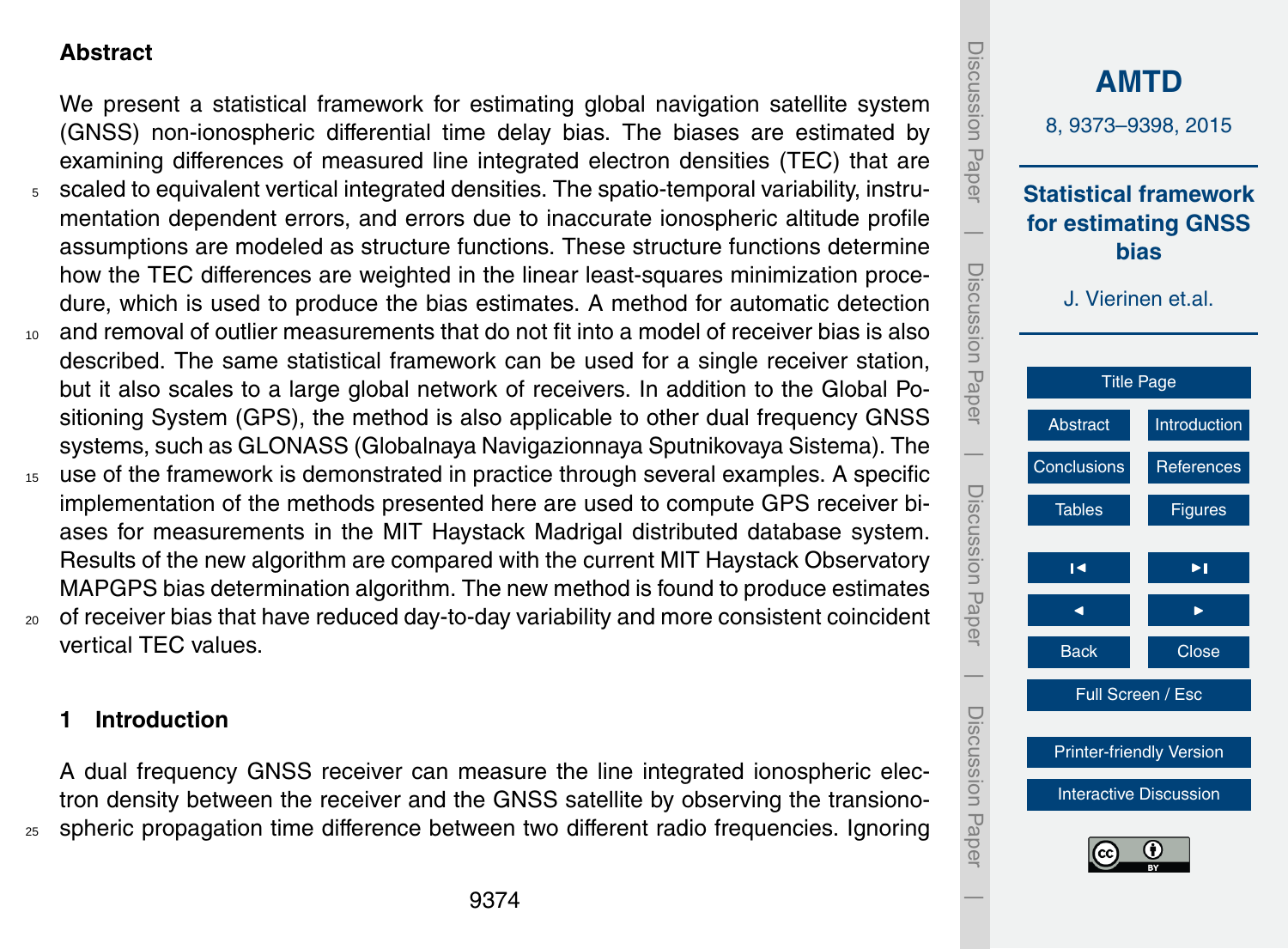<span id="page-2-0"></span>instrumental effects, this propagation delay difference is directly proportional to the line integral of electron density [\(Davies,](#page-18-0) [1965;](#page-18-0) [Vierinen et al.,](#page-19-0) [2014\)](#page-19-0).

Received GNSS signals are noisy and contain systematic instrumental effects, which result in errors when determining the relative time delay between the two frequencies.

- <sup>5</sup> The main instrumental effects are frequency dependent delays that occur in the GNSS transmitter and receiver, arising from dispersive hardware components such as filters, amplifiers, and antennas. Loss of satellite signal can also cause unwanted jumps in the measured relative time delay and cause unwanted non-zero mean errors in the relative time delay measurement. Because line integrated electron density is determined from <sup>10</sup> this relative time delay, it is important to be able to characterize and estimate these
- non-ionospheric sources of relative time delay.

The non-ionospheric relative time delay due to hardware is commonly referred to as *bias* in the literature. For the specific case of GPS measurements, the bias is often separated into two parts ordered by the source of delay: satellite bias and receiver bias.

<sup>15</sup> A GNSS measurement of relative propagation time delay difference including the line integrated electron density effect can be written as:

$$
m = b + c + \int_{S} N_e(s)ds + \xi,
$$
\n(1)

where *m* is the measurement, *b* is the receiver bias, *c* is the satellite bias, *S* is the path between the receiver and the satellite,  $N_e(s)$  is the ionospheric electron density <sup>20</sup> at position *s*, and *ξ* the measurement noise. The measurement is scaled to TEC units, i.e., 10<sup>16</sup>/m<sup>2</sup>, and therefore bias terms also have units of TEC. See [Dyrud et al.](#page-18-0) [\(2008\)](#page-18-0) and references therein for a further discussion.

For ionospheric research with GNSS receivers that perform measurements of the form shown in Eq. (1), the quantity of interest is usually the three-dimensional electron <sub>25</sub> density function  $\mathcal{N}_{\mathrm{e}}(s)$ . However, this quantity is challenging to derive from just GNSS measurements alone, as we only observe one-dimensional line integrals through the ionosphere. The problem is an ill-posed inverse problem called the limited angle to-

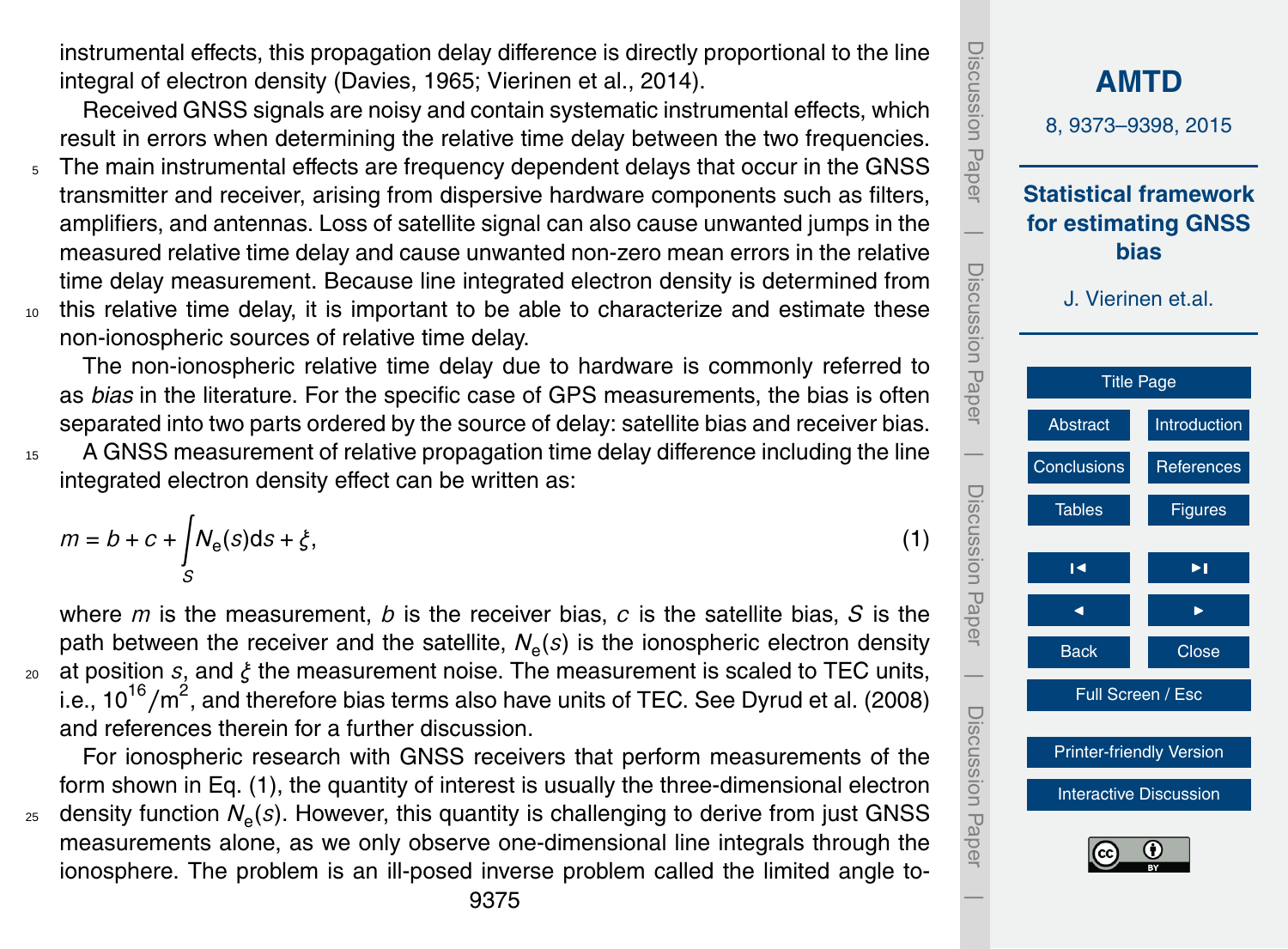<span id="page-3-0"></span>mography problem [\(Bust and Mitchell,](#page-18-0) [2008\)](#page-18-0). The difficulty arises from the fact that line integrals are measured only at a small number of selected viewing angles, and this information is not sufficient to fully determine the unknown electron density distribution without making further assumptions about the unknown measurable  $\mathcal{N}_{\mathbf{e}}(s)$ . These <sup>5</sup> assumptions often impose horizontal and vertical smoothness, as well as temporal continuity.

A considerable number of prior studies have attempted to solve this tomographic inversion problem in three dimensions for beacon satellites as well as for GPS satellites (see e.g. [Bust and Mitchell,](#page-18-0) [2008](#page-18-0) and references therein). Because of the large com-<sup>10</sup> putational costs and complexities associated with full tomographic solvers, much of the practical research is done using a reduced quantity called the vertical total electron content (VTEC). As we will describe in more detail below, VTEC in essence results from a reduced parameterization of the ionosphere that is used to simplify the tomography problem and make it more well-posed. VTEC processing is only concerned with

<sup>15</sup> the integrated column density, and therefore the measurements are reported in TEC units.

The fundamental assumption for vertical TEC processing is that a slanted line integral measurement of electron density can be converted into an equivalent vertical line integral measurement with a parameterized scaling factor *v*(*α*):

$$
\int_{V} N_{e}(s)ds \approx V(\alpha) \int_{S} N_{e}(s)ds,
$$
\n(2)

where *V* is a vertical path, *S* is the associated slanted path,  $\alpha$  is the elevation angle, and  $v(\alpha)$  is the scaling factor that relates a slanted integral to a vertical line integral.

There are several ways that  $v(\alpha)$  can be derived without resorting to full tomographic reconstruction of the altitude profile shape. Typically, the ionosphere above a certain  $25$  geographic point is assumed to be described with some vertical shape profile  $p(h)$ multiplied by a scalar *N*<sup>e</sup> (*h*) = *Np*(*h*). One example of an often used shape profile is

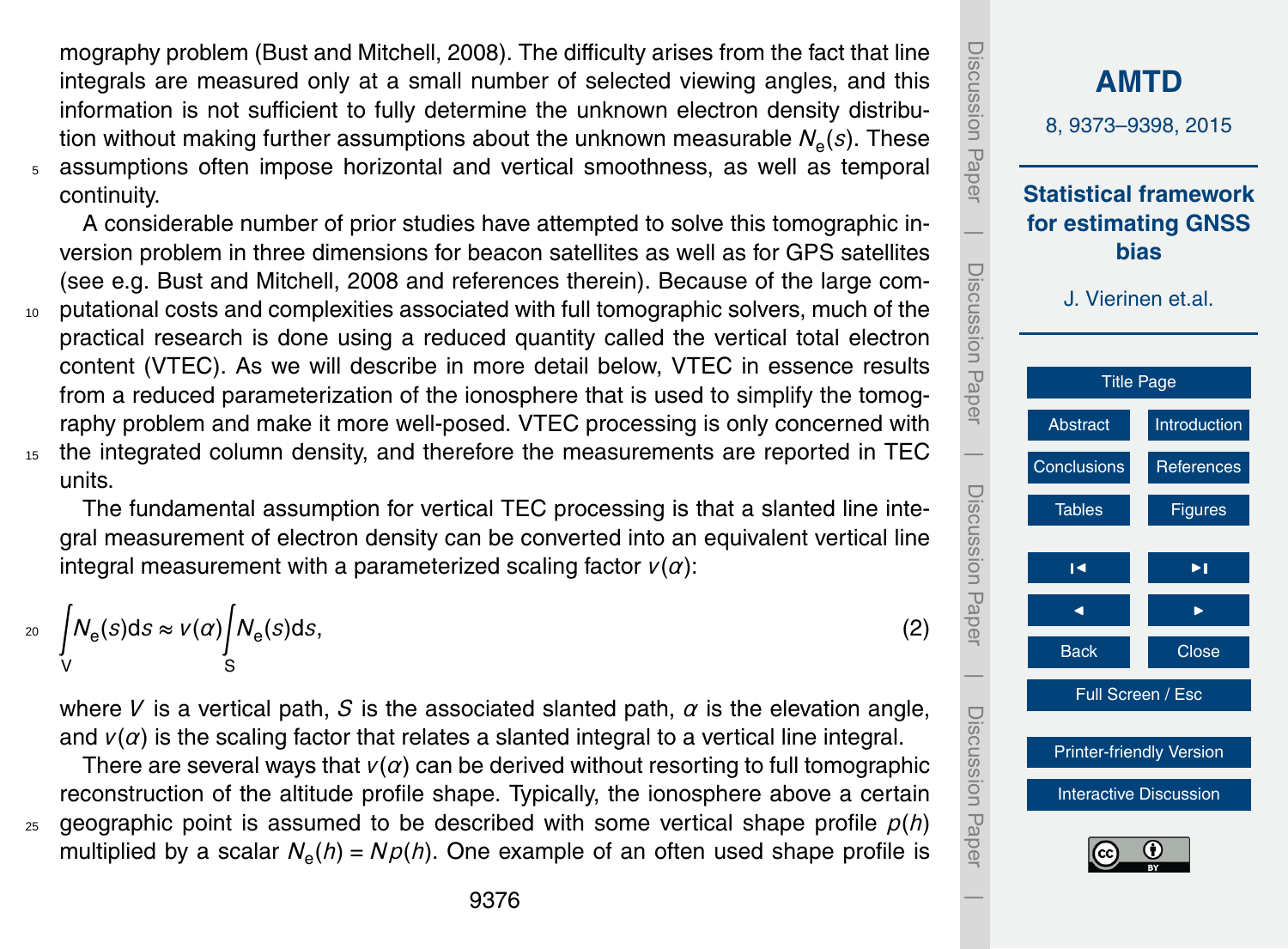<span id="page-4-0"></span>the Chapman profile

$$
\rho(h) = \exp\left(1 - z(h) - e^{-z(h)}\right),\tag{3}
$$

where  $z(h) = (h - h_m)/H$ ,  $h_m$  is the peak altitude of the ionosphere, and *H* is the scale height [\(Feltens,](#page-18-0) [1998\)](#page-18-0). Another example is a slab with exponential top and bottom side <sup>5</sup> ramps as described by [Coster et al.](#page-18-0) [\(1992\)](#page-18-0) and [Mannucci et al.](#page-19-0) [\(1998\)](#page-19-0). Figure [1](#page-20-0) depicts the geometry and profile shape assumptions in vertical TEC processing.

In more advanced models, the mapping function can be parameterized not only by elevation angle but also by factors such as time of day, geographic location, solar activity, and the azimuth of the observation ray. In practice, this can be done by using a first-10 principles ionospheric model to derive a more physically motivated mapping function.

Although the vertical TEC assumptions described above are not as flexible as a full tomographic model that attempts to determine the altitude profile, they provide modelto-data fits that are to first order good enough to produce measurements that are useful for studies of the ionosphere. The utility of this simplified model derives from the fact <sup>15</sup> that its use results in an over-determined, well-posed problem.

The main practical difficulties in data reduction using the simplified model are estimating the receiver and satellite biases *b* and *c*, as well as handling possible model errors. In this paper, a novel statistical framework for deriving these GNSS measurement biases is described. The method is based on examining large numbers of differ-

- <sup>20</sup> ences between slanted TEC measurements that are scaled with the mapping function  $v(\alpha)$ . The differences between pairs of measurements are assumed to be Gaussian normal random variables with a variance that is determined by the properties of the two measurements, i.e., spacing in time, geographic distance, and elevation angle. We will show how this general statistical framework can be used to estimate biases in mul-
- <sub>25</sub> tiple special cases and finally compare the newly presented method with an existing [b](#page-19-0)ias determination scheme within the MIT Haystack MAPGPS algorithm [\(Rideout and](#page-19-0) [Coster,](#page-19-0) [2006\)](#page-19-0). We will refer to this new method for bias determination as Weighted linear least-squares of independent differences (WLLSID).

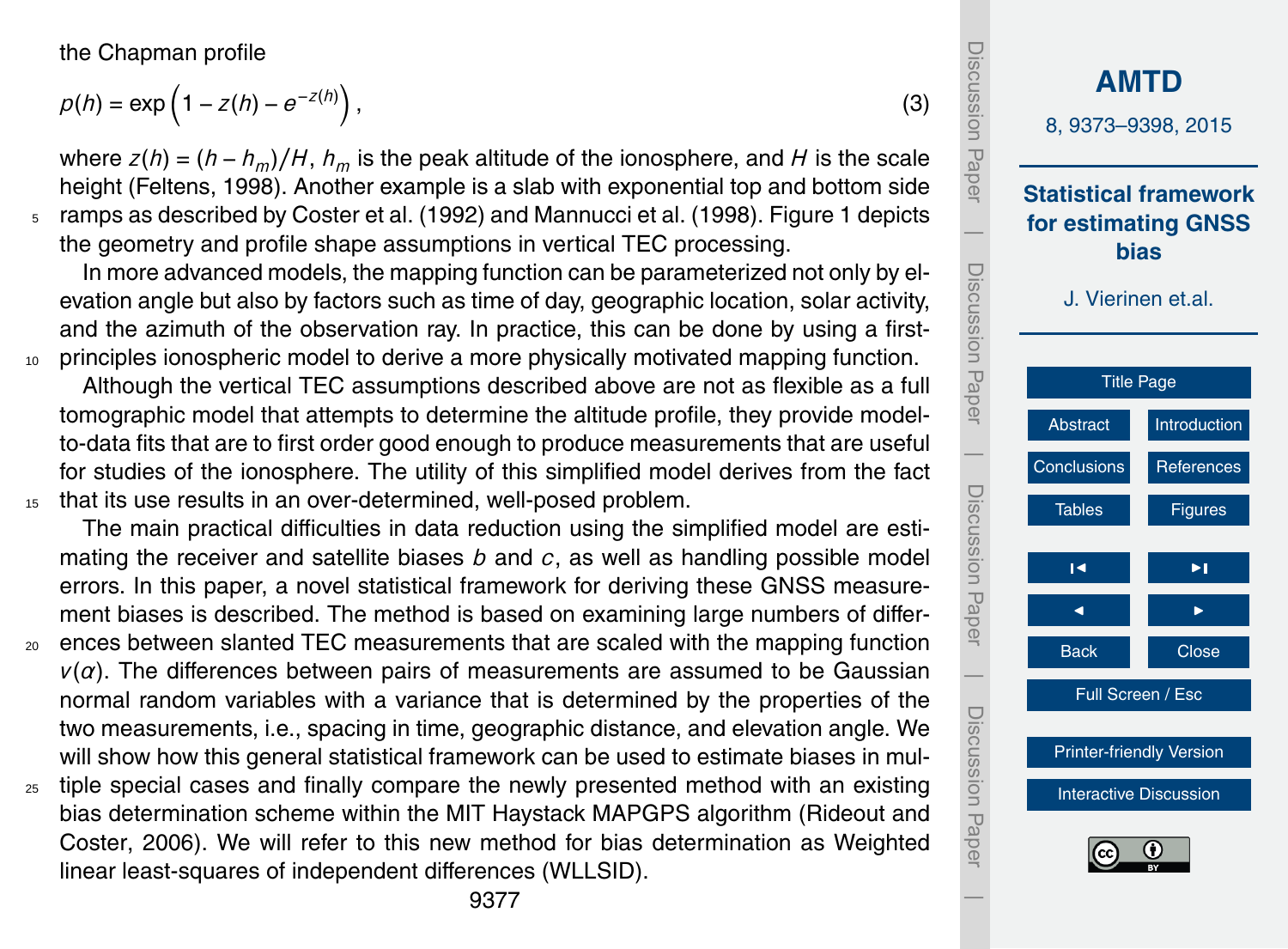#### <span id="page-5-0"></span>**2 Receiver bias estimation**

Let us denote Eq. [\(1\)](#page-2-0) in a more compact form, but now with indexing *i* to denote the index of a measurement, *j* to denote receiver, and *k* to denote the satellite:

 $m_i = b_{i(i)} + c_{k(i)} + n_i + \xi_i$ . .  $(4)$ 

 $5<sub>5</sub>$  Here  $n<sub>i</sub>$  is the line integral of electron density through the ionosphere for measurement *i*. The receiver and satellite index associated with measurement *i* is given by *j*(*i*) and *k*(*i*). Receiver noise is represented with *ξ<sup>i</sup>* .

Now consider subtracting slanted TEC measurements *i* and *i'*, which are scaled with corresponding mapping function values  $v_i$  and  $v_{i'}$ , which convert slanted TEC to <sup>10</sup> equivalent vertical TEC. In this analysis, it does not matter if these measurements are associated with the same receiver or the same satellite, or even if they occur at the same time.

$$
v_{i}m_{i} - v_{i'}m_{i'} = (v_{i}n_{i} - v_{i'}n_{i'})
$$
  
+ 
$$
v_{i}b_{j(i)} - v_{i'}b_{j(i')}
$$
  
+ 
$$
v_{i}c_{k(i)} - v_{i'}c_{k(i')}
$$
  
+ 
$$
v_{i}\xi_{i} - v_{i'}\xi_{i'}
$$
 (5)

This type of a difference equation has several benefits. If measurements *i* and *i'* are performed at a time close to each other  $t_i \approx t_{i'}$  and have closely located pierce points  $x_i \approx x_{i'}$ , then we can make the assumption that  $v_i n_i \approx v_{i'} n_{i'}$ , i.e., that the vertical TEC  $20$  is similar.

We can statistically model this similarity by assuming that the difference of equivalent vertical line integrated electron content between two measurements is a normally distributed random variable with variance

$$
v_{i}n_{i} - v_{i'}n_{i'} = \tilde{\xi}_{i,i'}
$$
  
\n
$$
\sim N(0, S_{i,i'})
$$
\n(6)

15

Discussion PaperDiscussion **[AMTD](http://www.atmos-meas-tech-discuss.net)** 8, 9373–9398, 2015 Papel **Statistical framework for estimating GNSS**  $\overline{\phantom{a}}$ **bias** Discussion PaperDiscussion Paper J. Vierinen et.al. [Title Page](#page-0-0) [Abstract](#page-1-0) [Introduction](#page-1-0)  $\overline{\phantom{a}}$ [Conclusions](#page-16-0) [References](#page-18-0) Discussion Paper**LISCUSSION** Tables **[Figures](#page-20-0)**  $\blacksquare$ Paper J I Back **I** Close  $\overline{\phantom{a}}$ Full Screen / Esc Discussion PaperDiscussion Paper [Printer-friendly Version](http://www.atmos-meas-tech-discuss.net/8/9373/2015/amtd-8-9373-2015-print.pdf) [Interactive Discussion](http://www.atmos-meas-tech-discuss.net/8/9373/2015/amtd-8-9373-2015-discussion.html)  $\overline{\phantom{a}}$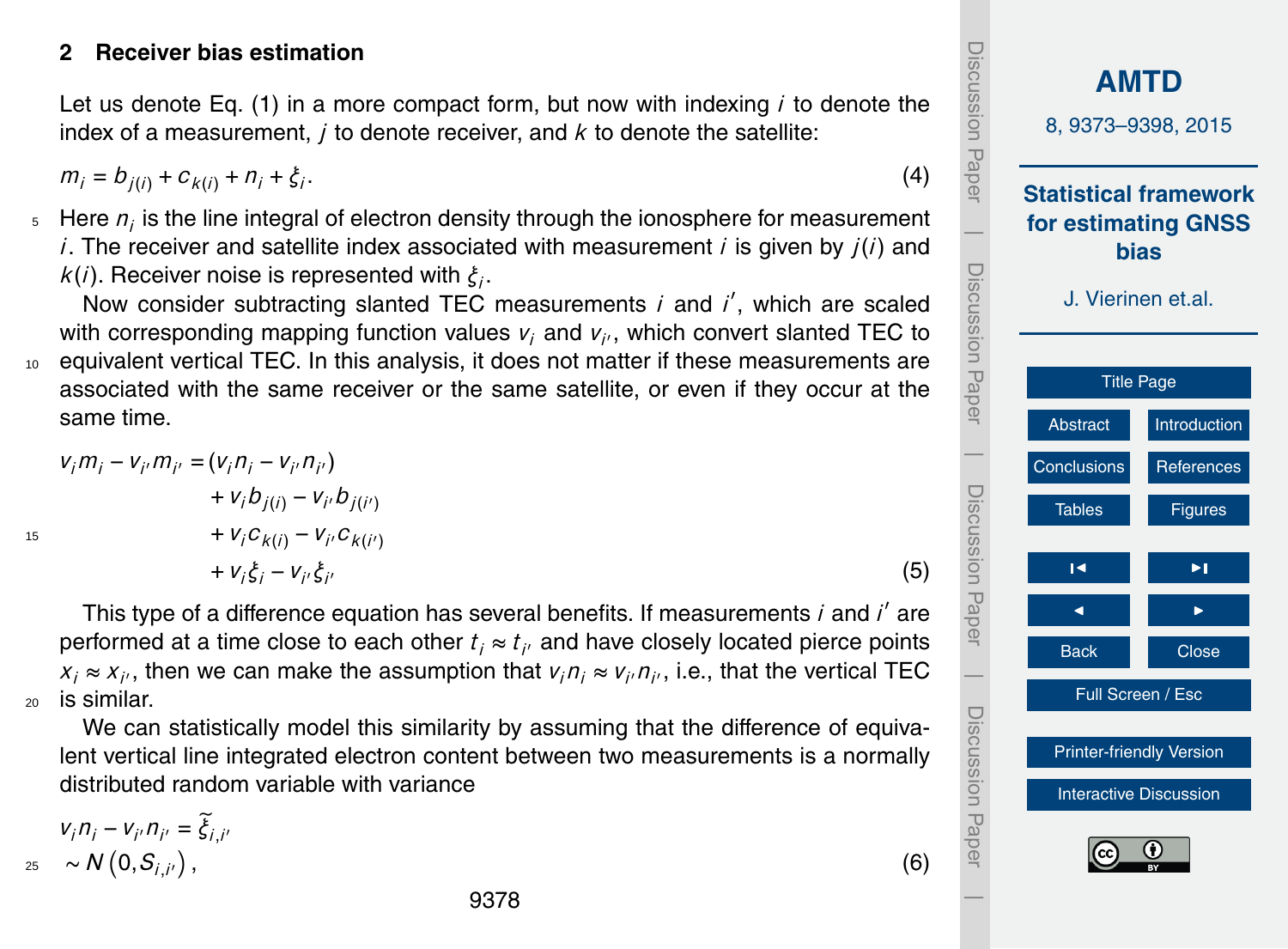where  $\mathcal{S}_{i,i'}$  is the structure function that indicates what we assume the variance of the difference of the two measurements *i* and *i'* to be. This structure function would be our best guess of how different we expect these two measurements to be.

We assume the structure function depends on the following factors: (1) geographic 5 distance between pierce points  $d_{i,i'} = |x_i - x_{i'}|$ , (2) difference in time between when the measurements were made  $\tau_{i,i'}=|t_i-t_{i'}|$ , (3) receiver noise of both measurements  $\xi_i$ + $\xi_{i'}$ , and (4) modeling errors that are dependent on elevation angles  $\alpha_i$  and  $\alpha_{i'}$  of the measurements. The modeling errors in (4) are caused by inaccuracies in the assumption that we can scale a slanted measurement into an equivalent vertical measurement. <sup>10</sup> The following subsections describe the structure function behaviors for each dependent variable.

#### **2.1 Geographic distance**

In order to model the variability of electron density as a function of geographic location, we assume the difference between two measurements to be a random variable

$$
v_i n_i - v_{i'} n_{i'} \sim N(0, D(d_{i,i'})),
$$
\n(7)

where in this work we use  $\sqrt{D(d)}$  = 0.5 d in units of (TECu $\left(100\,\text{km}\right)^{-1}$ ). This implies that we assume the standard deviation of difference of two vertical TEC measurements to grow at a rate of 0.5 TEC units per 100 km of spacing between pierce points.

For the results in this paper, we use the functional form above, but this can be im- $_2$  proved in future work by a more complicated spatial structure function  $D(x_i, x_{i'}, t_i, t_{i'})$ , which is a function of pierce point locations  $x_i$  and  $x_{i'}$ , as well as the time of the measurements  $t_i$  and  $t_{i'}$ . This function could for example be derived experimentally from vertical TEC measurements themselves. This would allow more accurate modeling of sunrise and sunset phenomena, as well as meridional and zonal gradients.

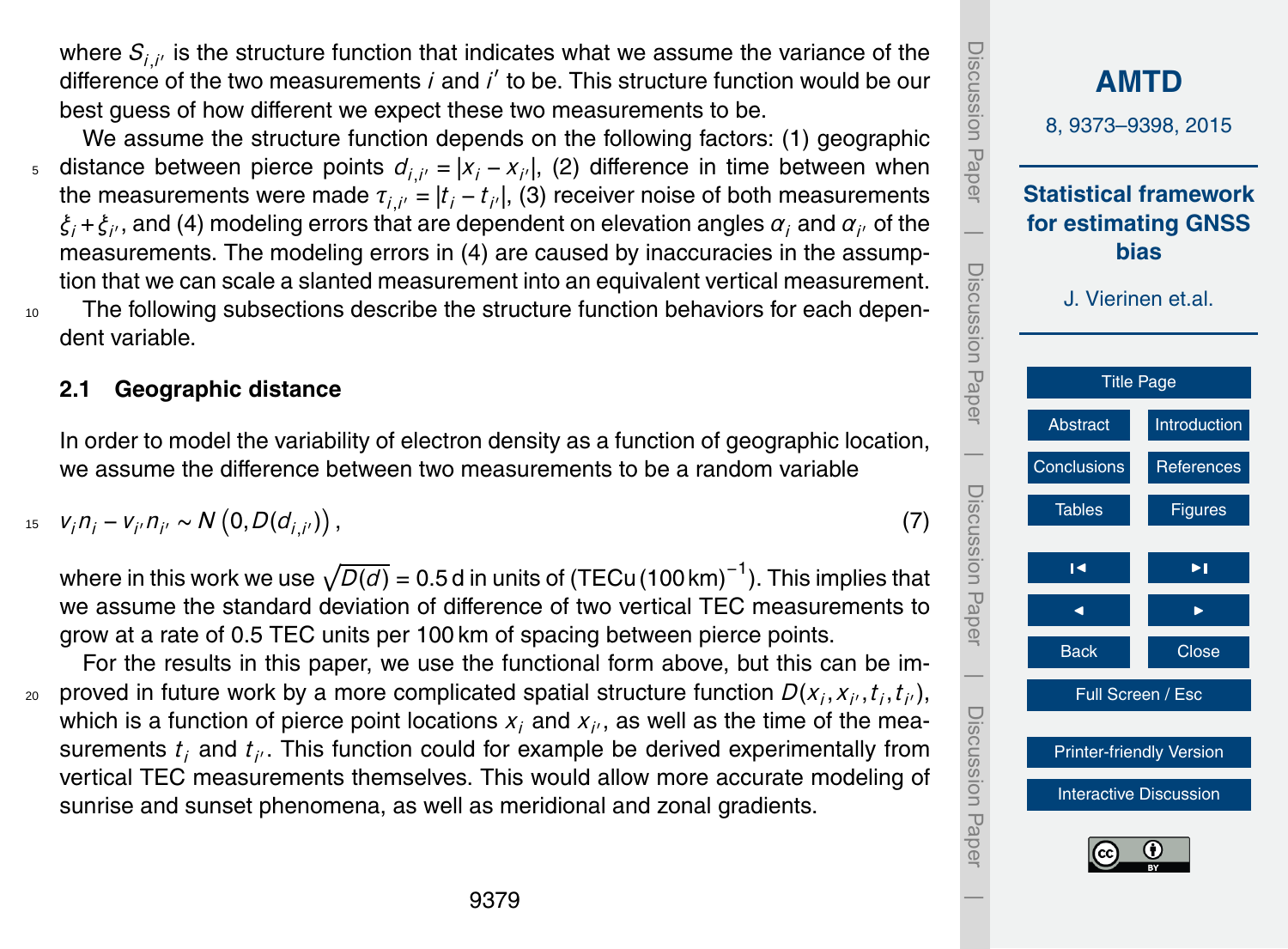# **2.2 Temporal distance**

Two measurements do not necessarily have to occur at the same time, but one would expect the two measurements to differ more if they have been taken further apart from one another. This difference can also be modeled as a normal random variable

 $v_j n_j - v_{j'} n_{j'} \sim N(0, T(\tau_{i,j'})),$ (8)

where  $\mathcal{T}(\tau_{i,i'})$  is a structure function that statistically describes the difference in vertical TEC from one measurement to the other when the time difference between the two measurements is  $\tau_{i,i'} = |t_i - t_{i'}|$ .

In this work, we use  $\sqrt{T(\tau)}$  = 20 $\tau$  in units of TECu h<sup>-1</sup>. This makes the assumption 10 that the standard deviation of the difference of two vertical TEC measurements grows at the rate of 20 TEC units for each hour.

Again, an improved version of this time structure function could also be obtained by estimating it from data, but this is the subject of a future study.

# **2.3 Model and receiver errors**

- <sup>15</sup> There are modeling errors that are caused by our assumption that we can scale a slanted line integral to a vertical line integral as shown in Eq. [\(2\)](#page-3-0). First of all, this assumption does not correctly take into account that the slant path cuts through different latitudes and longitudes and thus averages vertical TEC over a geographic area. In addition to this, our mapping function assumes an altitude profile for the ionosphere that
- <sup>20</sup> is hopefully close to reality, but never perfect. The ionosphere can have several local electron density maxima and can have horizontal structure in the form of e.g. travelling ionospheric disturbances, or typical ionospheric phenomena such as the Appleton anomaly at the equator or the ionospheric trough at high latitudes.

In addition to this, GNSS receivers often have difficulty with low elevation measure-<sub>25</sub> ments arising from near field multi-path propagation, which is different for both frequen-

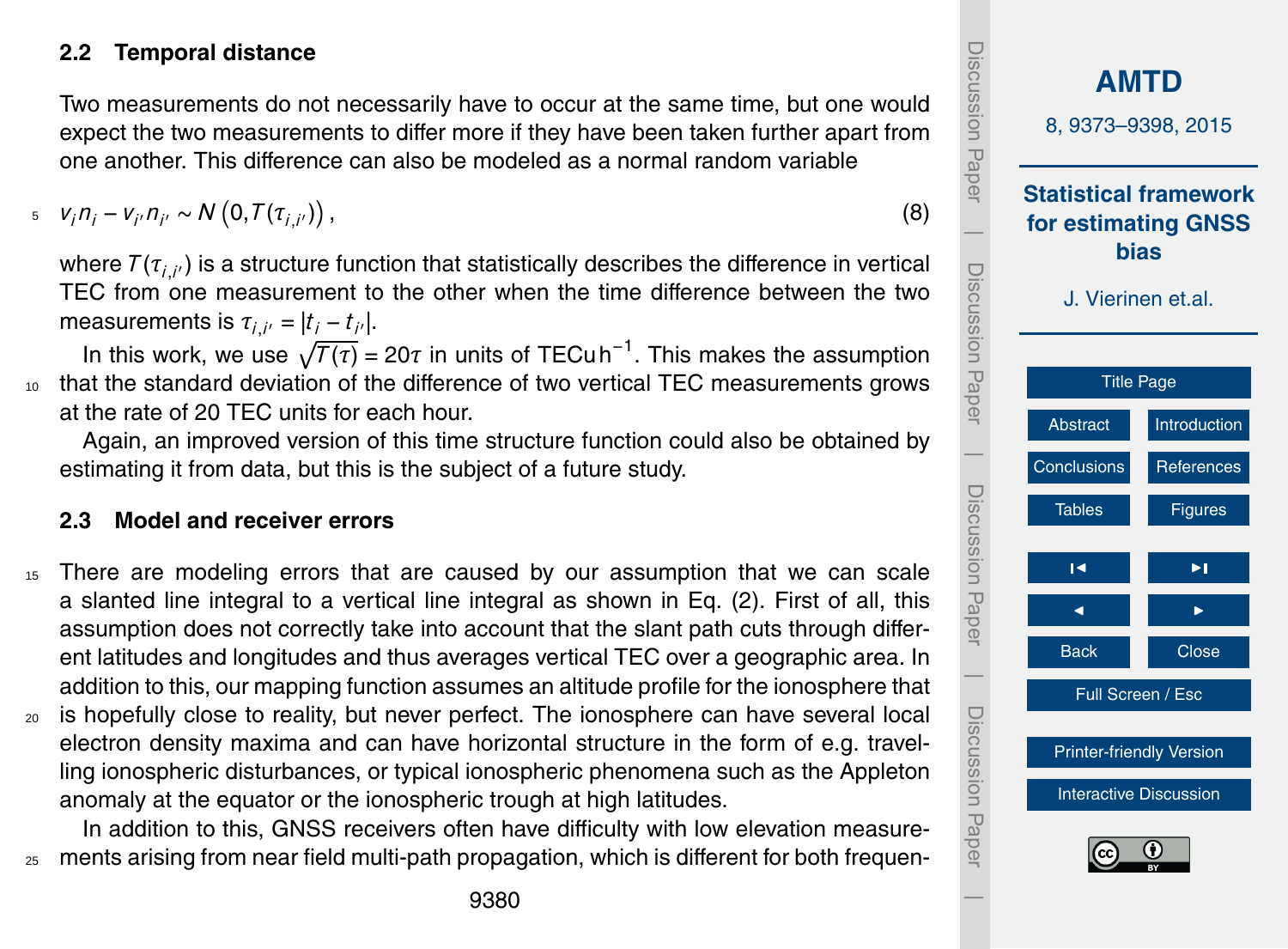cies. These errors can in some cases severely affect vertical TEC estimation and thus also bias estimation.

To first order, the errors caused by the inadequacies of the model assumptions or anomalous near-field propagation increase proportionally to the zenith angle. It is use-<sup>5</sup> ful to include this modeling error in the equations as yet another random variable. We have done this by assuming the elevation angle dependent errors to be a random variable of the following form:

 $v_i n_i - v_{i'} n_{i'} \sim N(0, E(\alpha_i) + E(\alpha_i))$  $(9)$ 

Here  $E(\alpha_i)$  is the structure function that indicates the modeling error standard deviation as a function of elevation angle. In this work, we use a structure function where the variance grows rapidly as the elevation angle approaches the horizon, expressed as  $\sqrt{E(\alpha_i)}$  = 20 (cos  $\alpha_i$ )<sup>4</sup>. This form penalizes lower elevations more heavily.

The structure function that takes into account vertical TEC scaling errors and receiver issues at low elevations can also be determined from vertical TEC estimates, e.g., by doing a histogram of coincident measurements of vertical TEC:

 $E(\alpha) \approx \langle |\langle v_i n_i \rangle - v_{i'} n_{i'} |^2 \rangle$  $\rangle$  (10)

for all  $i$ , $i'$ , where  $|x_i - x_{i'}| < \epsilon_\texttt{d}$  and  $|\alpha_{i'} - \alpha| < \epsilon_\alpha$ . Here  $\epsilon_\texttt{d}$  determines the threshold for distance between pierce points that we consider to be coincidental, and  $\epsilon_{\alpha}$  determines the resolution of the histogram on the  $\alpha$  axis. Here the angle brackets  $\langle \cdot \rangle$  denote a <sup>20</sup> sample average operator.

#### **3 Generalized linear least-squares solution**

If we assume that all random variables in the structure functions of the previous section are independent random variables, we can simply add them together to obtain the full structure function

$$
S_{i,i'} = D(d_{i,i'}) + T(\tau_{i,i'}) + E(\alpha_i) + E(\alpha_{i'}).
$$
\n(11)

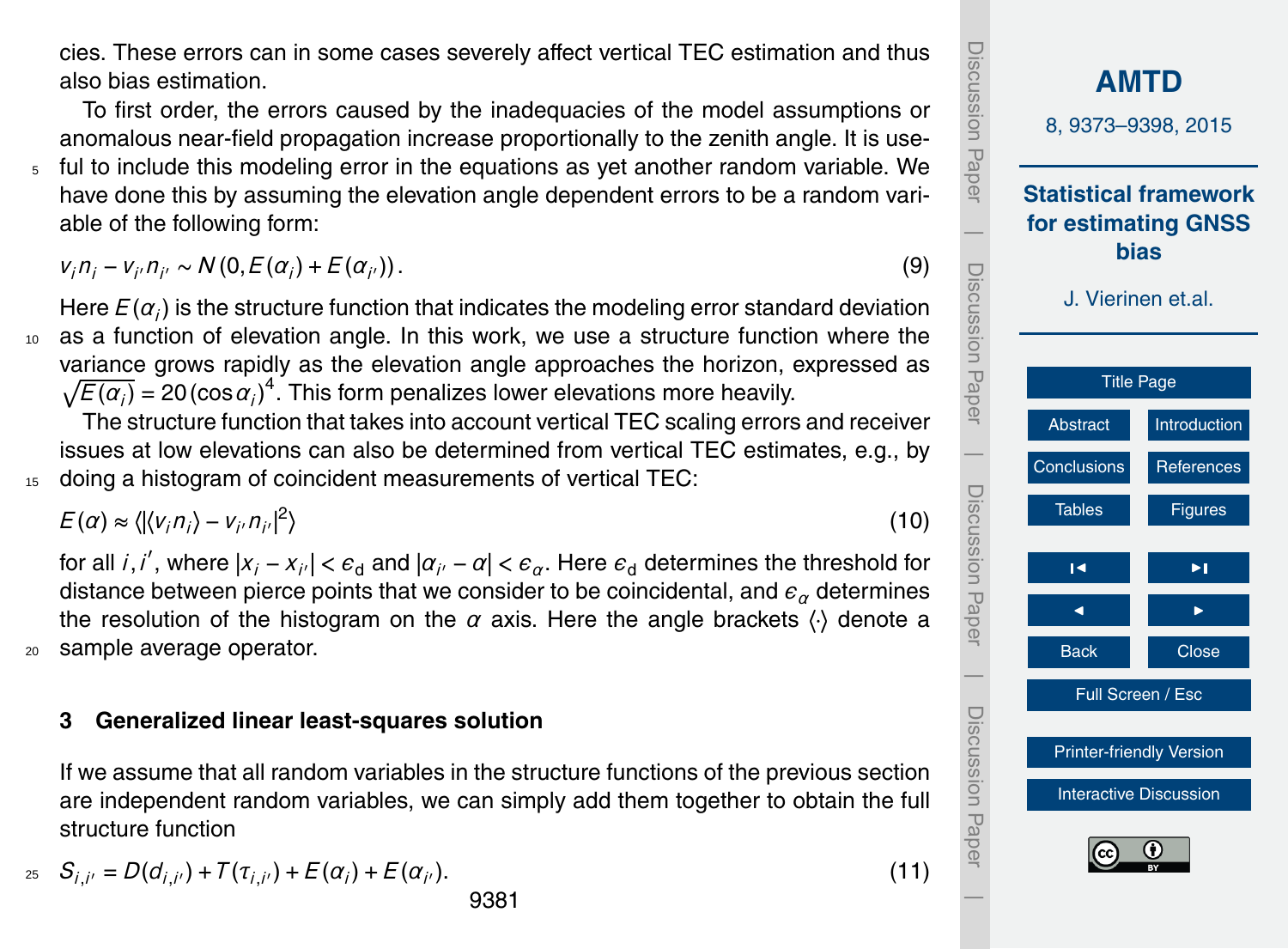<span id="page-9-0"></span>The differences in Eq. [\(5\)](#page-5-0) can be expressed in matrix form as

$$
m = Ax + \xi, \tag{12}
$$

where

**A** = Е  $\overline{\phantom{a}}$ . . . . . . . . . . . .  $\cdots$   $V_i$   $\cdots$   $V_i$   $\cdots$ . . . . . . . . . . . . 1 − Е  $\overline{\phantom{a}}$ . . . . . . . . . . . .  $\cdots$   $V_{i'}$   $\cdots$   $V_{i'}$   $\cdots$ . . . . . . . . . . . . 1  $\vert \cdot$ 

<sup>5</sup> with the measurement vector containing differences between vertically scaled measurements

$$
\mathbf{m} = [\cdots, v_j m_j - v_j m_{j'}, \cdots]^{\mathsf{T}} \tag{13}
$$

and the unknown vector *x* contains the receiver and satellite biases

$$
x = [b_0, \cdots, b_N, c_0, \cdots, c_M]^{\top}.
$$
 (14)

<sup>10</sup> For *x*, *N* indicates the number of receivers and *M* indicates the number of satellites. The random variable vector *ξ* ∼ *N*(**0**,*bold symbol*Σ) has a diagonal covariance matrix defined by the structure function of each measurement pair used to form differences

 $\Sigma = \text{diag} (S_{i,i'}, \cdots)$ .  $(15)$ 

The theory matrix **A** forms the forward model for the measurements as a linear func-<sup>15</sup> tion of the receiver biases.

This type of a measurement is known as a linear statistical inverse problem [\(Kaipio](#page-18-0) [and Somersalo,](#page-18-0) [2005\)](#page-18-0) and it has a closed form solution for the maximum likelihood estimator for the unknown  $x$ , which in this case is a vector of receiver and satellite biases:

$$
z_0 \quad \hat{\boldsymbol{\chi}} = (\mathbf{A}^\top \mathbf{\Sigma}^{-1} \mathbf{A})^{-1} \mathbf{A}^\top \mathbf{\Sigma}^{-1} \boldsymbol{m}, \tag{16}
$$

**[AMTD](http://www.atmos-meas-tech-discuss.net)** 8, 9373–9398, 2015 **Statistical framework for estimating GNSS bias** J. Vierinen et.al. [Title Page](#page-0-0) [Abstract](#page-1-0) [Introduction](#page-1-0) [Conclusions](#page-16-0) [References](#page-18-0) Tables [Figures](#page-20-0) J I J I Back Close Full Screen / Esc [Printer-friendly Version](http://www.atmos-meas-tech-discuss.net/8/9373/2015/amtd-8-9373-2015-print.pdf) [Interactive Discussion](http://www.atmos-meas-tech-discuss.net/8/9373/2015/amtd-8-9373-2015-discussion.html) Discussion Paper | Discussion Paper | Discussion Paper | Discussion Paper|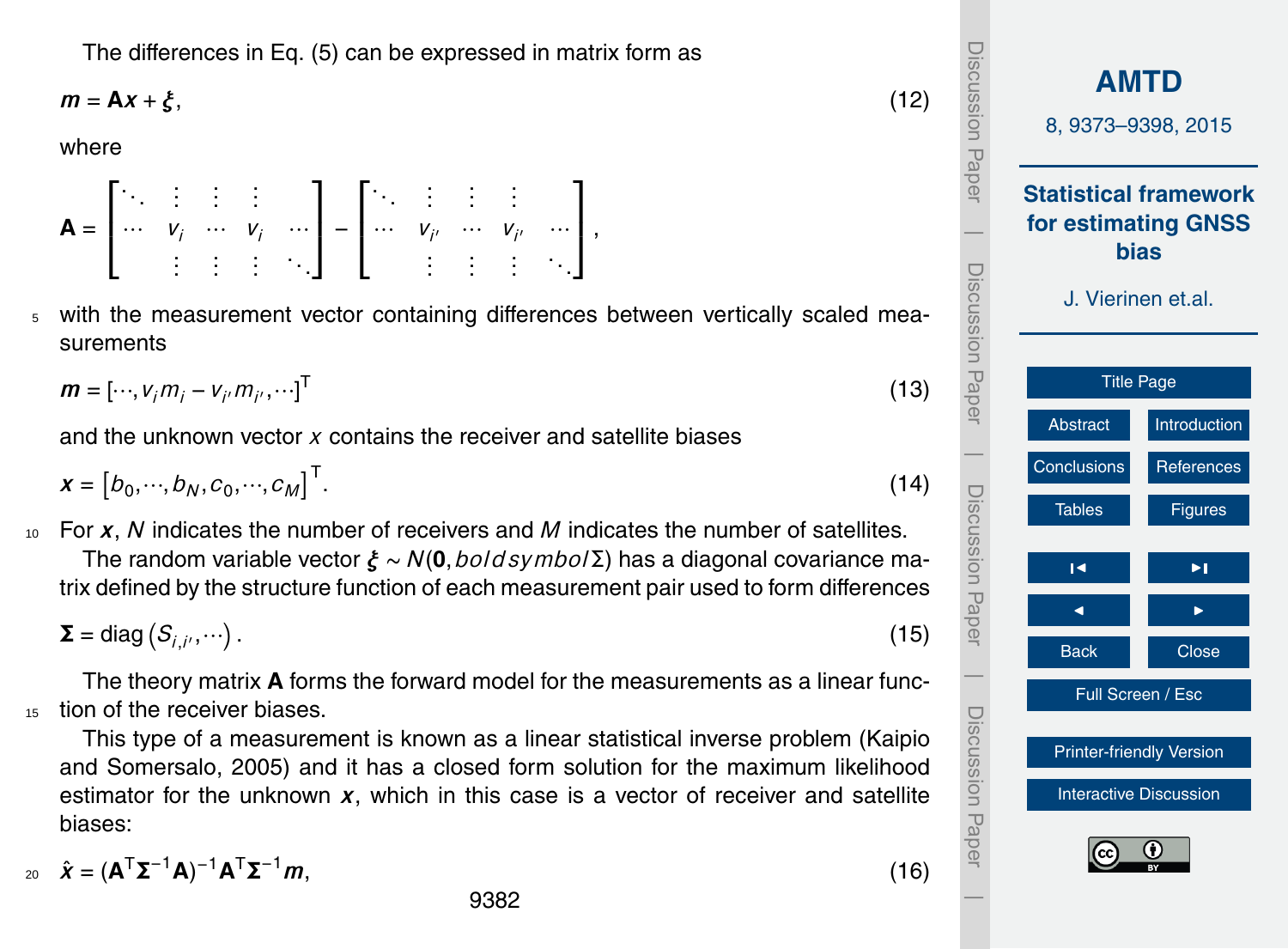<span id="page-10-0"></span>This matrix equation is often not practical to compute directly due to the typically large number of rows in **A**. However, because the matrix **A** is very sparse, the solution can be obtained using sparse linear least squares solvers. In this work, We use the LSQR package [\(Paige et al.,](#page-19-0) [1982\)](#page-19-0) for minimizing  $|\widetilde{\mathbf{A}}\mathbf{x} - \widetilde{\mathbf{m}}|^2$ , where  $\widetilde{\mathbf{A}}$  and  $\widetilde{\mathbf{m}}$  are scaled ver-<br>cione of the metrix **A** end vester **m**. Fesh row of **A** end **m** are scaled with the equator <sup>5</sup> sions of the matrix **A** and vector *m*. Each row of **A** and *m* are scaled with the square root of the variance of the associated measurement  $\sqrt{S_{i,i'}}$  in order to whiten the noise. In practice, this performs a linear transformation with matrix **P** that projects the the linear system into a space where the covariance matrix is an identity matrix  $\mathbf{P}^T \mathbf{\Sigma} \mathbf{P} = \mathbf{I}$ .

# **3.1 Outlier removal and bad receiver detection**

<sup>10</sup> When a maximum likelihood solution has been obtained, a useful diagnostic examines the residuals  $r = |\mathbf{A}\hat{x} - \mathbf{m}|$ . If the residuals are larger than a certain threshold, they can be determined to be measurements that do not consistently fit the model, i.e., outliers. Outliers can be caused by several different mechanisms. They can be of ionospheric origin, where vertical TEC gradients are sharper than our structure function expects

<sup>15</sup> them to be. They can also be simply caused by a loss of lock in the receiver, which can result in a large erroneous jump in slant TEC.

These outlying measurements can be detected and removed by a statistical test, for example  $|\tilde{A}\hat{x} - \tilde{m}| > 4\sigma$ , where  $\sigma$  is the standard deviation of the residuals estimated with  $\sigma$  = median ( $|\hat{\mathbf{A}}\hat{\mathbf{x}} - \hat{\mathbf{m}}|$ ). After the removal of problematic measurements, another <sub>20</sub> improved maximum likelihood solution, one not contaminated by outliers, can be obtained. The procedure for outlier removal can be repeated over several iterations to ensure that no problematic data is used for bias estimation.

#### **4 Special cases**

The previous section described the general method for estimating bias by using differences of slanted TEC measurements scaled by the mapping function. However, in

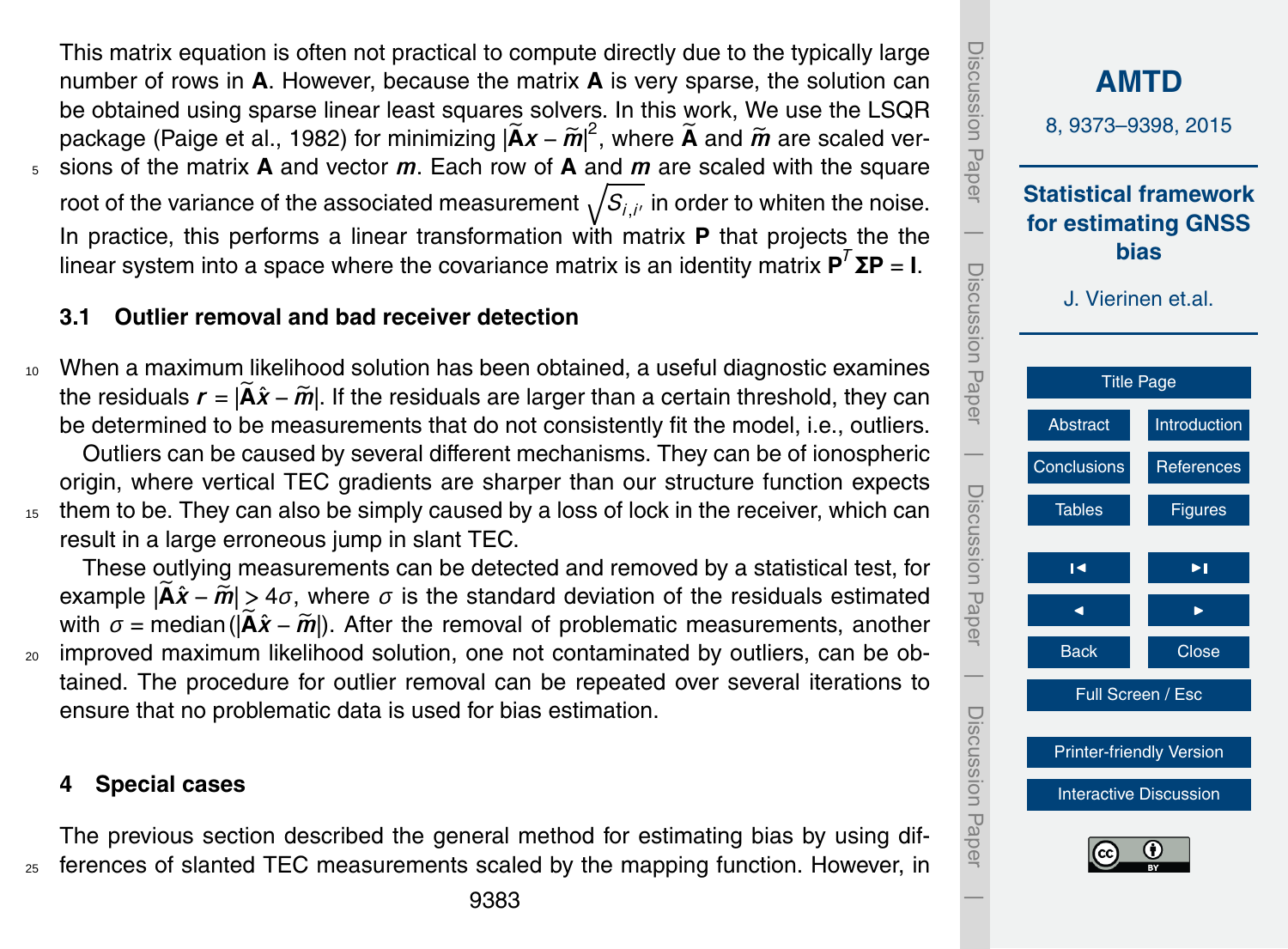<span id="page-11-0"></span>practice this general form rarely needs to be used. In the following sections we describe several important and practical special cases, including: known satellite bias, single receiver bias estimation, and multiple biases for each receiver.

#### **4.1 Known satellite bias**

 $5$  If satellite bias is known a priori to a good accuracy, then it can be subtracted from the measurements and the difference equation. This reduces Eq. [\(5\)](#page-5-0) to

$$
v_j m_j - v_{j'} m_{j'} = (v_j n_j - v_{j'} n_{j'}) + v_j b_{j(i)} - v_{j'} b_{j(i')} + v_j \xi_j - v_{j'} \xi_{j'}.
$$
\n(17)

This form results in the same linear measurement equations, except that the satellite biases are not unknown parameters. In this case, the theory matrix will only have at <sup>10</sup> most two non-zero elements for each row.

For GPS receivers, satellite biases are known to a good accuracy using a separate and comprehensive analysis technique [\(Komjathy et al.,](#page-19-0) [2005\)](#page-19-0), and therefore this special case is approriate for bias determination for GPS receivers.

#### **4.2 Single receiver and known satellite bias**

<sup>15</sup> For the case that the satellite bias is known a priori and there is furthermore only one receiver, then the matrix only has one column with the unknown bias for the receiver.

This still results in an overdetermined problem that can be solved. The solution of this special case mathematically resembles a known analysis procedure that is often referred to as "scalloping" [\(Carrano and Groves,](#page-18-0) [2006\)](#page-18-0). This latter technique depends

- <sup>20</sup> on the assumption that the concave or convex shape of all zenith TEC estimates collected by a single receiver observed over a 24 h period should be minimized. This same goal is obtained when time differences are minimized. The main difference in this work is that the statistical framework uses a structure function that weights differences of measurements based on time between the measurements, the elevation angle, and
- <sup>25</sup> the pierce point distance.

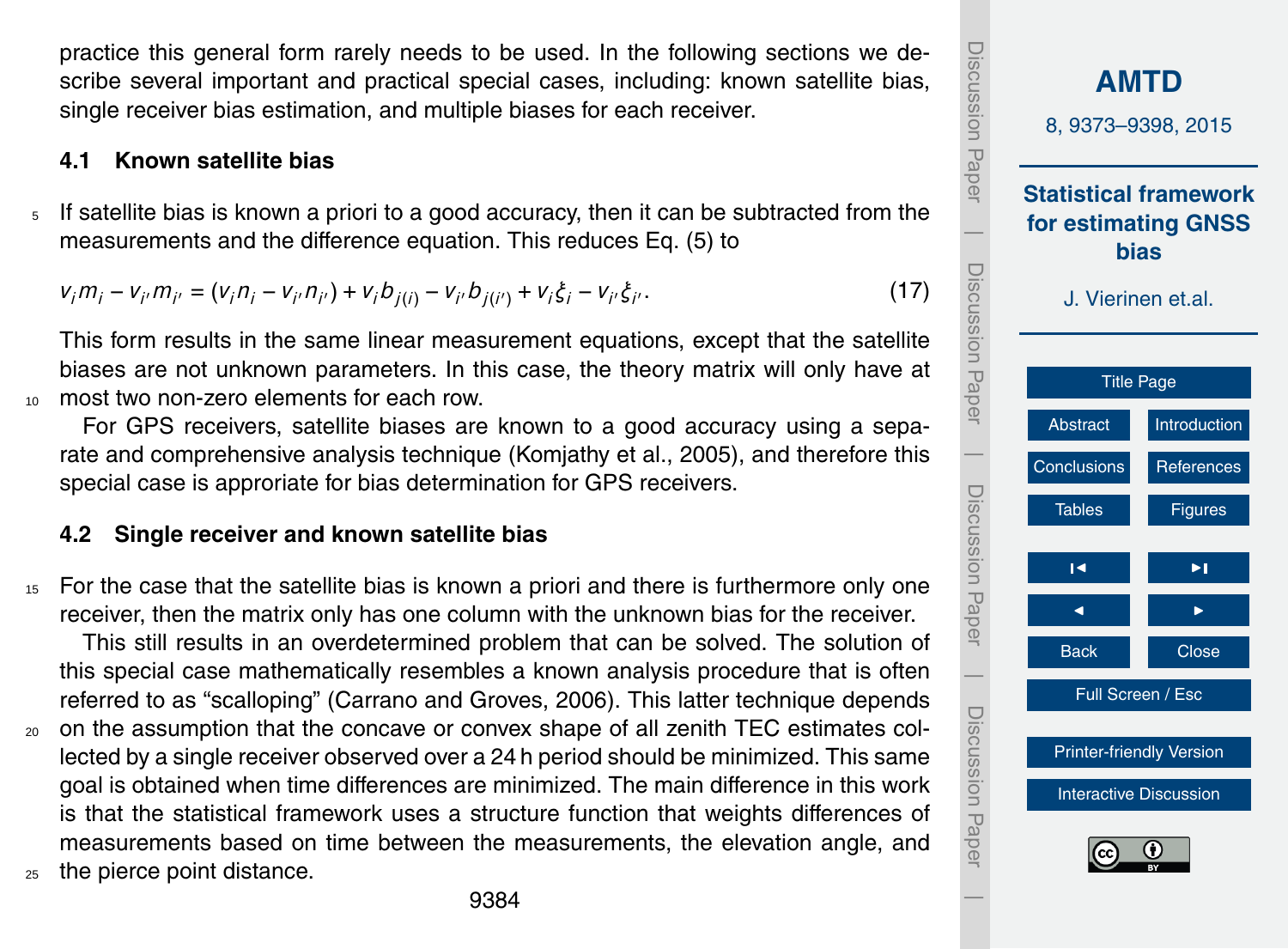<span id="page-12-0"></span>Figure [2](#page-21-0) shows an example receiver bias that is determined using only data from a single receiver. In this case, time differences with *τi*,*<sup>i</sup>* <sup>0</sup> less than two hours were used, in order to keep the number of measurements manageable. We also used differences of measurements between different satellites. A comparison of results with measure-<sup>5</sup> ments obtained with the standard MAPGPS algorithm shows quite similar results between the two techniques.

## **4.3 Multiple biases**

There are several reasons for considering the use of multiple biases for the same satellite and receiver. This special case can also be handled by the same framework.

<sup>10</sup> If there is a loss of phase lock on a receiver, this might result in a discontinuity in the relative time of flight measurement, which appears as a discrete jump in the slant TEC curve. Rather than attempting to realign the curve by assuming continuity, it is possible using our framework, to simply assign an independent bias parameter to each continuous part of a TEC curve. As long as there are enough overlapping <sup>15</sup> measurements, the biases can be estimated.

For GNSS implementations other than GPS, it is possible that satellite biases are not known or cannot be treated as a single satellite bias. For example, the GLONASS network uses a different frequency for each satellite, which means that any relative time delays between frequencies caused by the receiver or transmitter hardware will

<sup>20</sup> most likely be different for each satellite-receiver pair. Because of this, it is natural to combine the satellite bias and receiver bias into a combined bias, which is unique for each satellite-receiver combination.

Receiver biases are also known to depend on temperature [\(Coster et. al.,](#page-18-0) [2013\)](#page-18-0), because dispersive properties of the different parts of the receiver can change as a func-

 $25$  tion of temperature. If an independent bias term is assigned to e.g. each satellite pass, this also allows temperature dependent effects to be accounted for, as a single satellite pass lasts only part of the day.

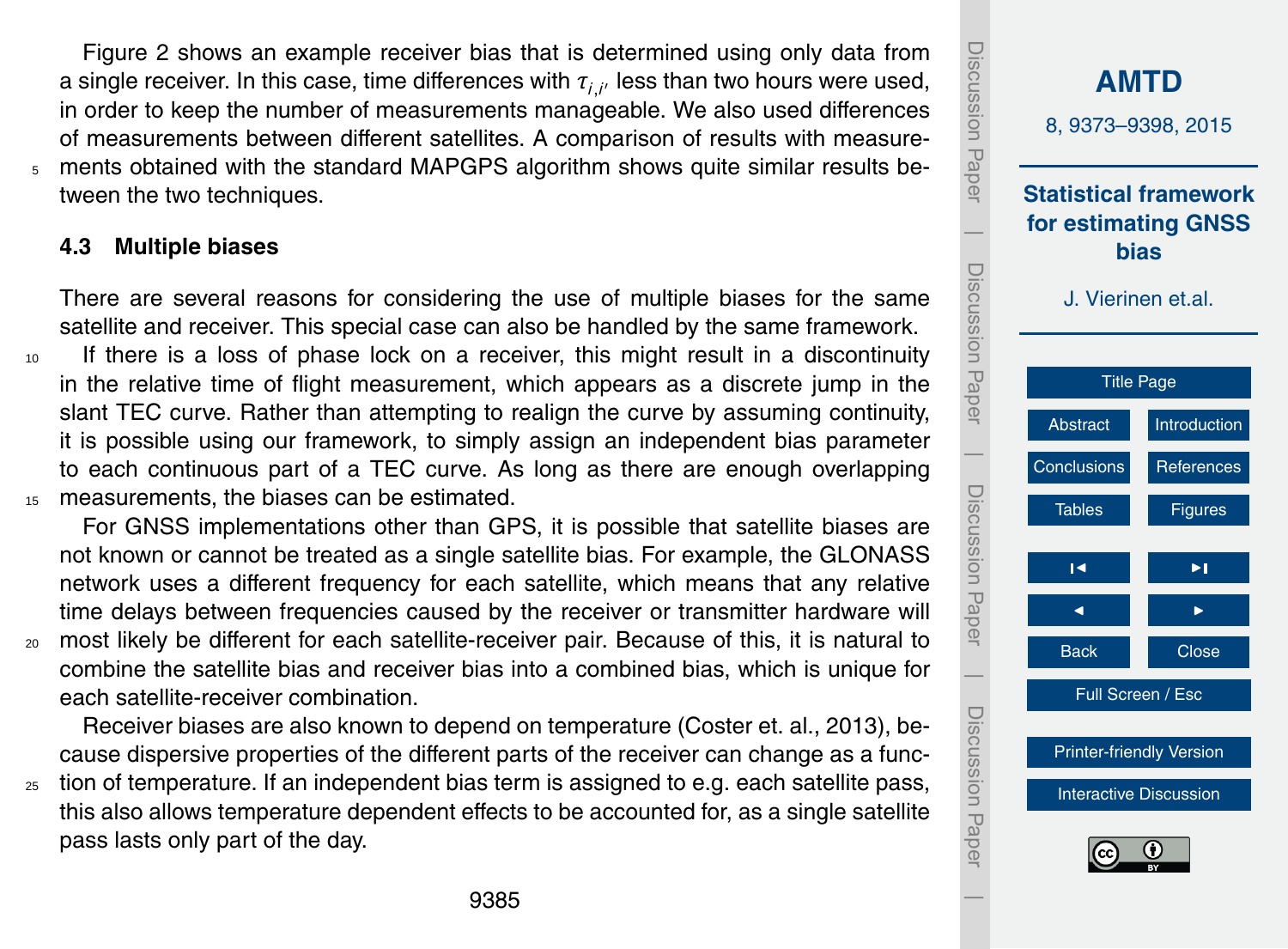Multiple bias terms can be added in a straightforward manner to the model using Eq. [\(17\)](#page-11-0). This is the same equation that is used for the known satellite bias special case. Here,  $b_{ji(i)}$  can be interpreted as an unknown relative bias term that can vary from one continuous slant TEC curve to another. The meaning of *j*(*i*) in this case is <sup>5</sup> different. It is a function that assigns bias terms to measurements *i*. Each receiver doesn't necessarily need to have one unknown bias parameter, it can have many.

An example of a measurement where the same satellite is observed using a single receiver is shown in Fig. [3.](#page-22-0) In this case, the satellite is measured in the morning first, and during the pass, there is a discontinuity in the TEC curve, most likely due to loss of  $10$  lock. We give the measurements before ~ 05:00 UTC and from ~ 05:00 to 06:00 UTC an independent bias term  $b_0$  and  $b_1$ . The same satellite is seen again in the evening

at 19:00 UTC, and we again assign a new bias term to it  $b_{2}$ .

Another multiple bias example is shown in Fig. [4,](#page-23-0) which displays measurements from 19 neighboring receivers in China. A few of these receivers have discrete jumps in the <sup>15</sup> slanted TEC curves that make it impossible to assume a constant receiver bias during the course of the entire day. This can be seen as a poor fit using the standard MIT

Haystack MAPGPS algorithm. When multiple bias terms are introduced (in the same way as depicted in Fig. [3\)](#page-22-0), the measurements from these stations can be recovered.

#### **5 Comparison**

<sup>20</sup> In order to test the framework in practice for a large network of GPS receivers, we implemented the framework described in this paper as a new bias determination algorithm for the MIT Haystack MAPGPS software, which analyses data from over 5000 receivers on a daily basis. We used the MAPGPS program to obtain slant TEC estimates. Then, instead of using the MAPGPS routines for determining receiver biases, <sup>25</sup> we used the new methods described in this paper. We label results obtained using the new bias determination algorithm with WLLSID.

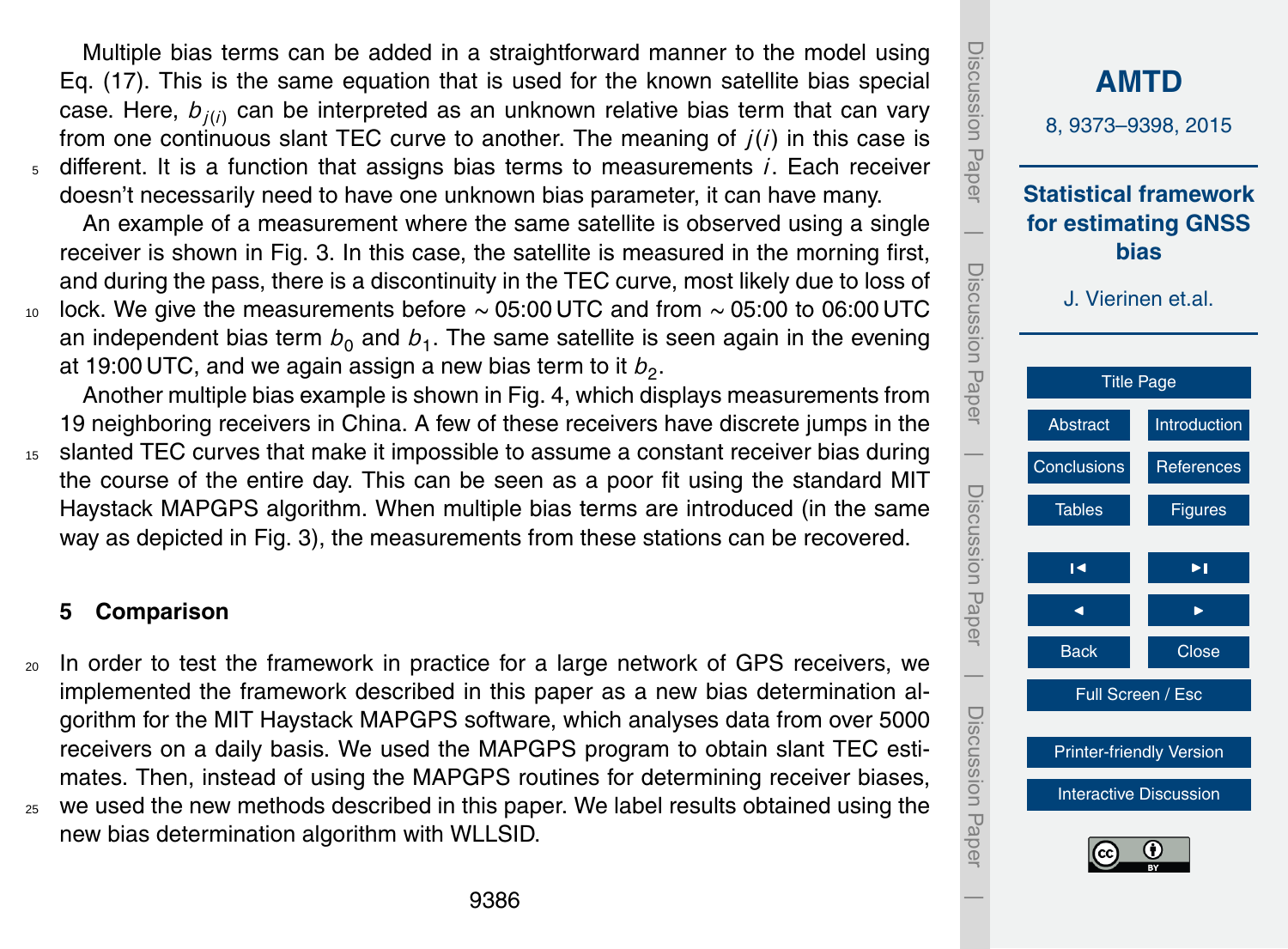<span id="page-14-0"></span>When fitting for receiver bias, we assumed a fixed receiver bias for each station over 24 h. We also assumed a known satellite bias, which was removed from the slant measurement. To keep the size of the matrix manageable, we selected sets of 11 neighboring receiver stations and considered each combination of measurements across <sup>5</sup> receiver and satellites occurring within five minutes of each other as differences that went into the linear least squares solution. For this comparison, we did not use time differences.

To estimate the goodness of the new receiver bias determination, we compared the method with the existing MAPGPS algorithm for determining receiver bias, which <sup>10</sup> [u](#page-19-0)tilizes a combination of scalloping and differential linear least-squares [\(Rideout and](#page-19-0) [Coster,](#page-19-0) [2006;](#page-19-0) [Gaposchkin and Coster,](#page-18-0) [1993\)](#page-18-0).

#### **5.1 Self consistency comparison**

As a measurement of goodness, we used the absolute difference between two simultaneous geographically coincident measurements of vertical TEC  $|v_i n_i - v_{i'} n_{i'}|$ . The two <sup>15</sup> measurements were considered coincident if the distance between the pierce points was less than 50 km and the measurements occurred within 30 s of each other. We also required that the two measurements were not obtained using the same receiver. As a figure of merit, we used the mean value of the absolute differences:

$$
F = \frac{1}{N} \sum_{i \neq i'} |v_i n_i - v_{i'} n_{i'}|
$$
 (18)

<sup>20</sup> This figure of merit measures the self-consistency of the measurements, i.e., how well do the vertical TEC measurements obtained with different receivers agree with one another. The smaller the value, the more consistent the vertical TEC measurements are.

All in all, we found 192 360 such coincidences for the 5220 GPS receivers in the <sup>25</sup> database on 24 h period starting at midnight 17 March 2015. Biases for the measurements were obtained both with the new and existing MAPGPS bias determination

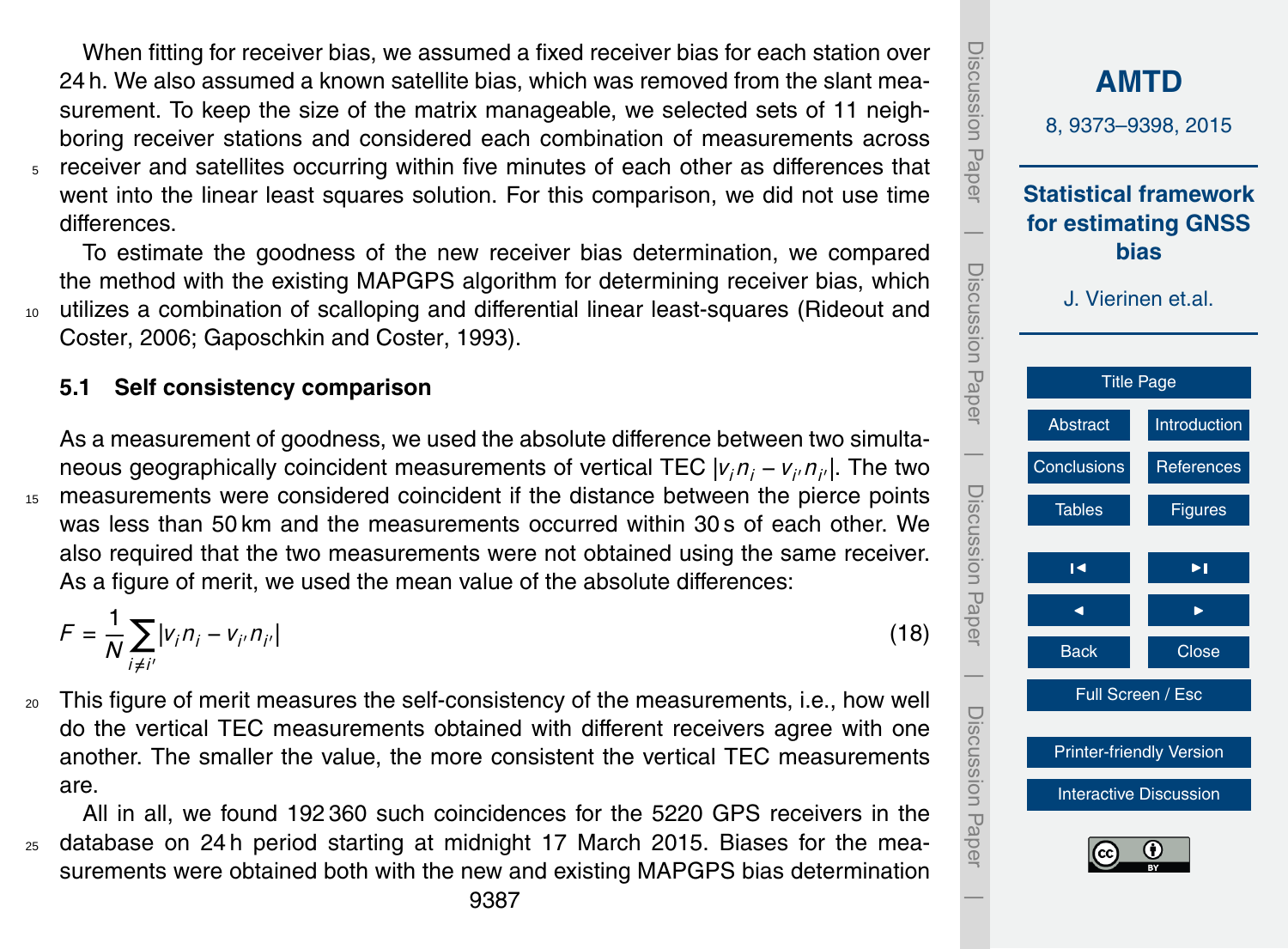methods (MAPGPS and WLLSID). The figure of merit for the existing MAPGPS method was 2.25 TEC units, and the WLLSID method has a figure of merit of 1.62 TEC units, which is about 30 % better.

The probability density function and cumulative density function estimates for the <sup>5</sup> coincident vertical TEC differences are shown in Fig. [5.](#page-24-0) The new method results in significantly more *<* 1 TEC unit differences than the old method. It is evident from the cumulative distribution function that both methods also result in some coincidences that are in large disagreement with each other. The result occurs at least in part due to our inclusion of elevations down to 10° in the comparison, and it is therefore expected that some low elevation measurements will be significantly different from one another.

# **5.2 Receiver bias day-to-day change**

We also investigated receiver bias variation from day-to-day. We arbitrarily selected two consecutive quiet days: days 140 and 141 of 2015. We calculated the sample mean day-to-day change in receiver bias across all receivers:

$$
b_1 = \delta b = \frac{1}{N} \sum_{i=0}^{N} b_{i,140} - b_{i,141},
$$
\n(19)

where *N* is the number of receiver. In addition to this, we calculated the standard deviation using sample variance:

$$
\sigma_b = \sqrt{\frac{1}{N-1} \sum_{i=0}^{N} ((b_{i,140} - b_{i,141}) - \delta b)^2}.
$$
 (20)

For the MAPGPS method, we found overall that *δb* = −0.2 ± 0.05 (2*σ*) TEC units and <sup>20</sup>  $σ<sub>b</sub> = 1.6$  TEC units. With the new WLLSID method, we found that  $δb = 0.02 ± 0.05 (2σ)$ TEC units and  $\sigma_b = 1.3$  TEC units. This indicates that not only is the day to day variability slightly smaller with the new method, but also that the old method has a statistically

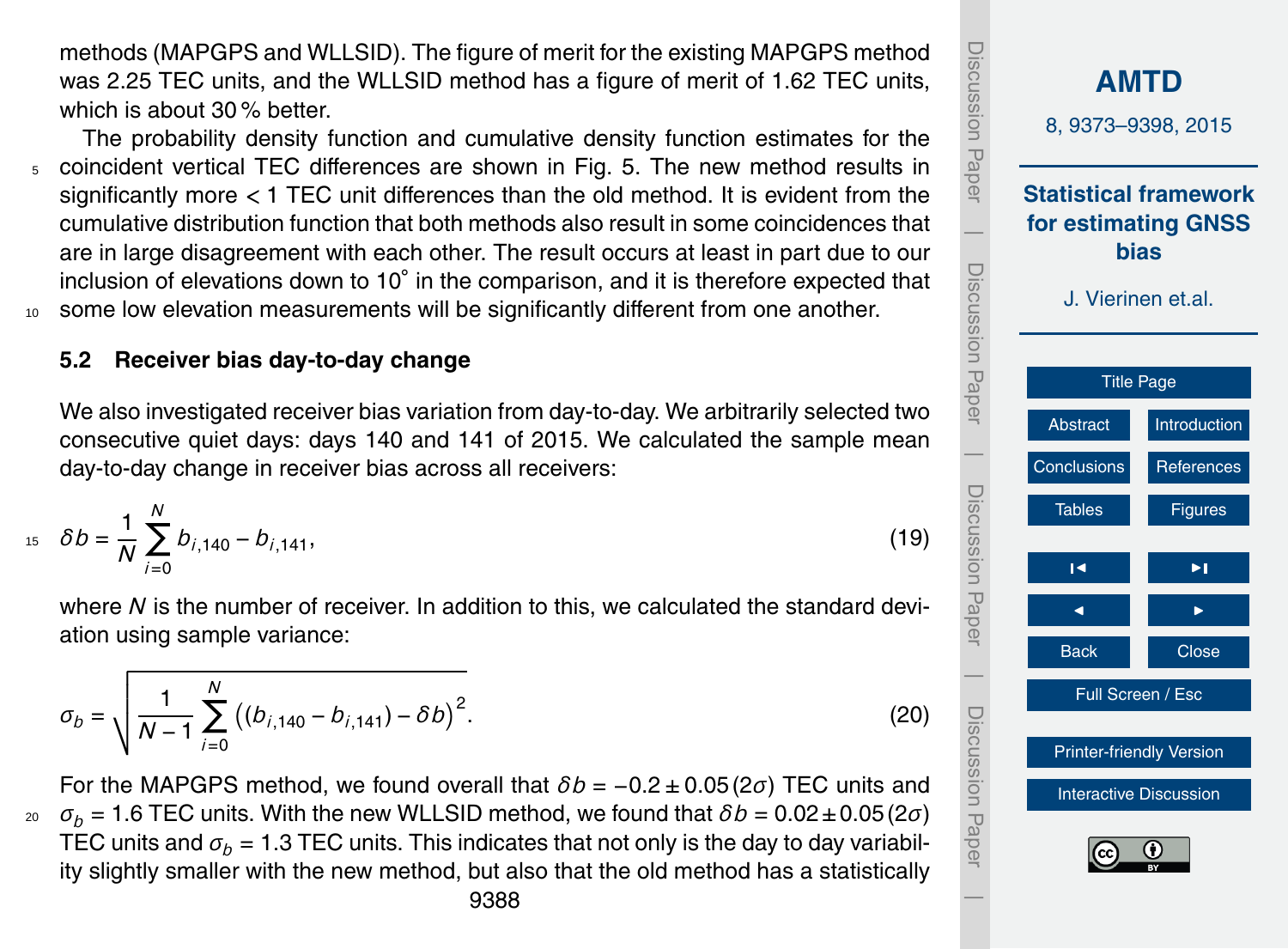<span id="page-16-0"></span>significant non-zero mean day-to-day change in receiver bias, which is not seen with the new method. When the data is broken down into high and equatorial latitudes, the result is similar.

# **5.3 Qualitative comparison**

<sup>5</sup> In order to qualitatively compare the MAPGPS bias determination method with the WLLSID method, we produced a global TEC map with the WLLSID method and the existing MAPGPS bias determination method. The processing involved with making these TEC maps is described by Rideout and Coster [\(2006\)](#page-19-0).

To highlight the differences between the two methods, we chose a geomagnetic storm day (17 March 2015), where we would expect large gradients and more issues with data quality. Because of this, the bias determination problem is more challenging than on a geomagnetically quiet day.

The two maps are shown in Fig. [6.](#page-25-0) The two TEC maps show no major differences in broad general features, which is to be expected. The main differences between the two

<sup>15</sup> images is that there are visibly less outliers produced by the new method. For example, the Asian and European sectors are significantly smoother with the new method. The ionospheric through associated with the sub auroral ionization drift stretching from Asia to northern Europe is much more clearly seen with the new method.

The polar regions have slightly more TEC when using WLLSID. This is because the

<sup>20</sup> MAPGPS uses the zero-TEC method for receiver bias determination at high latitudes, whereas the WLLSID method is applied in the same way everywhere.

# **6 Conclusions**

In this paper, we describe a statistical framework for estimating bias of GNSS receivers by examining differences between measurements. We show that the framework re-<sup>25</sup> sults in a linear model, which can be solved using linear least squares. We describe

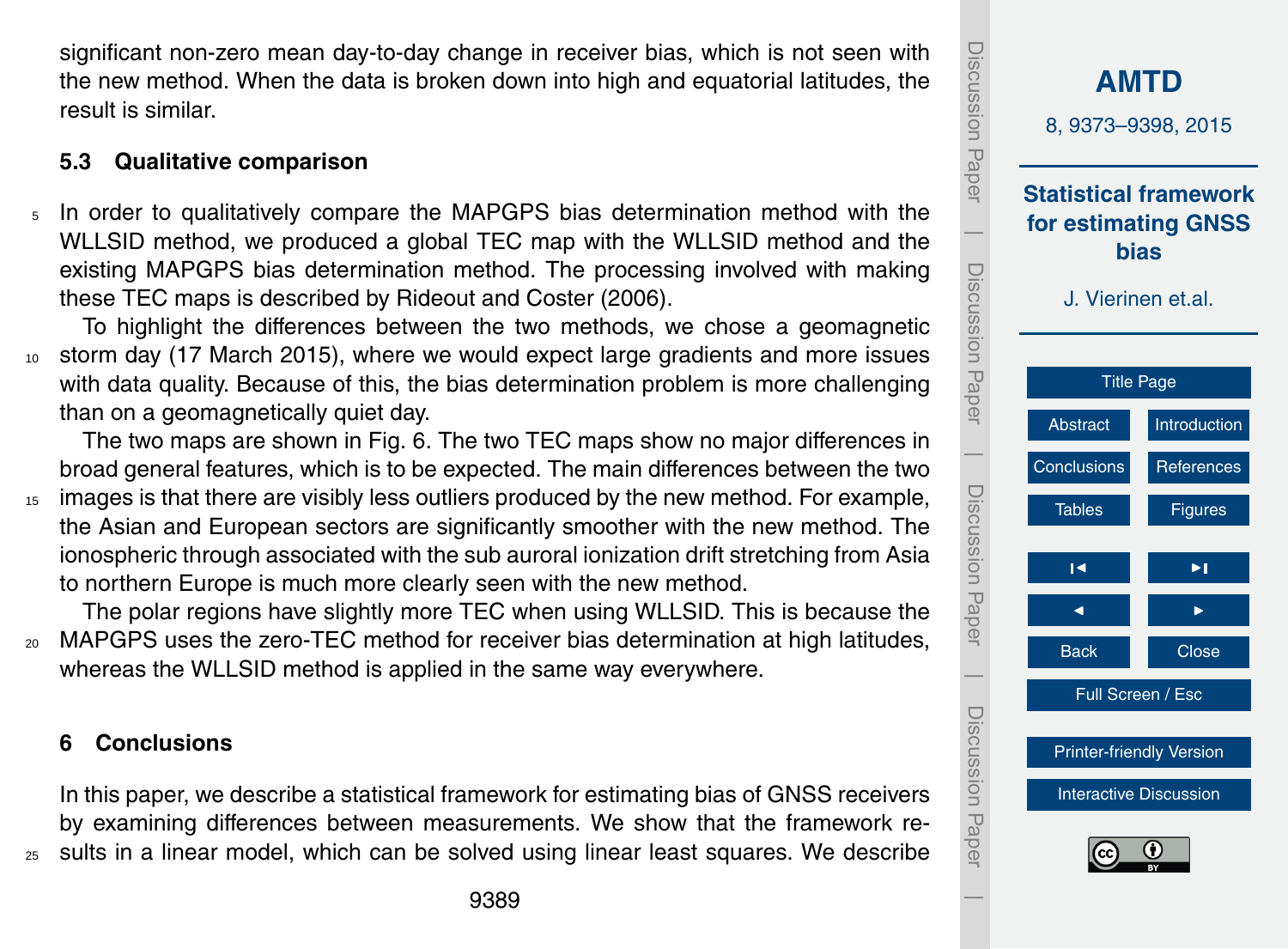a way that the method can be efficiently implemented using a sparse matrix solver with very low memory footprint, which is necessary when estimating receiver biases for extremely large networks of GNSS receivers.

We compare our method for bias determination with the existing MIT Haystack <sup>5</sup> MAPGPS method and find the new method results in smaller day-to-day variability in receiver bias, as well as a more self-consistent vertical TEC map. Qualitatively, the new method reproduces the same general features as the existing MAPGPS method that we compared with, but is generally less noisy and contains less outliers.

The weighting of the measurement differences is done using a structure function. We <sup>10</sup> outline a few ways to do this, but these are not guaranteed to be the best ones. Future improvements to the method can be obtained by coming up with a better structure function, which can possibly be determined from the data itself, e.g., using histograms, empirical orthogonal function analysis, or similar methods.

While we describe how differences result in a linear model, we do not explore to 15 a large extent in this work the possible ways in which differences can be formed between measurements. Because of the large number of measurements, obviously all the possible differences cannot be included in the model. In this study, we only explored two types of differences: (1) differences between geographically separated temporally simultaneous measurements obtained with tens of receivers located near each other,

<sup>20</sup> (2) differences in time less than two hours performed with a single receiver. There are countless other possibilities, and it is a topic of future work to explore what differences to include to obtain better results.

We describe several important special cases of the method: known satellite bias, single receiver and known satellite bias, and the case of multiple bias terms per re-

<sup>25</sup> ceiver. The first two are applicable for GPS receivers and the last one is applicable to GLONASS measurements, as well as measurements where a loss satellite signal has caused a step-like error in the TEC curve.

*Acknowledgements.* GPS TEC analysis and the Madrigal distributed database system are supported at MIT Haystack Observatory by the activities of the Atmospheric Sciences Group,

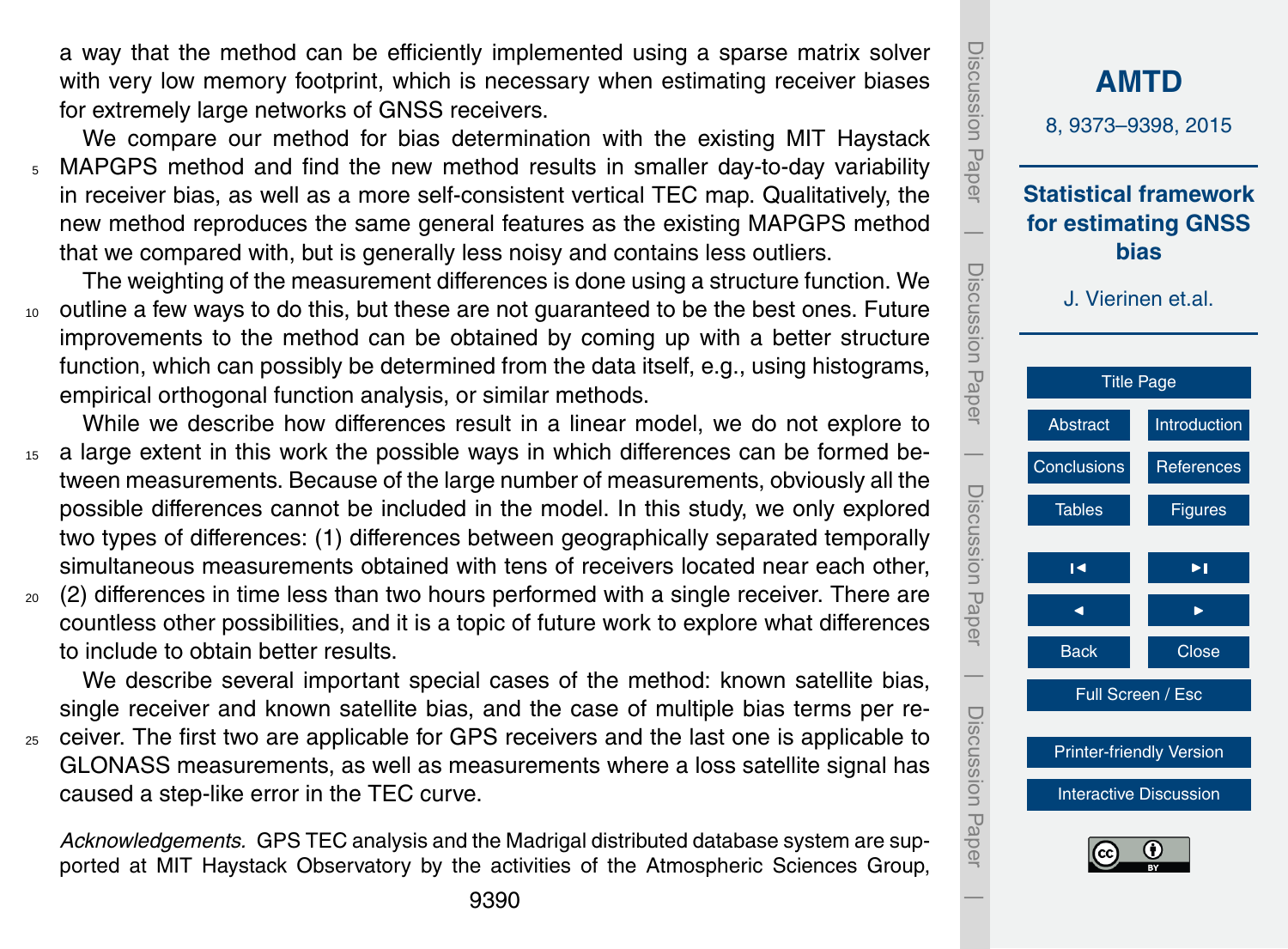<span id="page-18-0"></span>including National Science Foundation grants AGS-1242204 and AGS-1025467 to the Massachusetts Institute of Technology. Vertical TEC measurements using the standard MAPGPS algorithm are provided free of charge to the scientific community through the Madrigal system at [http://madrigal.haystack.mit.edu.](http://madrigal.haystack.mit.edu)

#### <sup>5</sup> **References**

- Bust, G. S. and Mitchell, C. N.: History, current state, and future directions of ionospheric imaging, Rev. Geophys., 46, RG1003, doi[:10.1029/2006RG000212,](http://dx.doi.org/10.1029/2006RG000212) 2008. [9376](#page-3-0)
- Carrano, C. S. and Groves, K.: The GPS segment of the AFRL-SCINDA Global Network and the challenges of real-time TEC estimation in the equatorial ionosphere, in: Proceedings of
- <sup>10</sup> the 2006 National Technical Meeting of The Institute of Navigation, 18–20 January 2006, Monterey, CA, USA, 1036–1047, 2006. [9384](#page-11-0)
	- Coster, A., Williams, J., Weatherwax, A., Rideout, W., and Herne, D.: Accuracy of GPS total electron content: GPS receiver bias temperature dependence, Radio Sci., 48, 190–196, doi[:10.1002/rds.20011,](http://dx.doi.org/10.1002/rds.20011) 2013. [9385](#page-12-0)
- <sup>15</sup> Coster, A. J., Gaposchkin, E. M., and Thornton, L. E.: Real-time ionospheric monitoring system using the GPS, MIT Lincoln Laboratory, Technical Report, Lexington, MA, USA, 954, 1992. [9377](#page-4-0)

Davies, K.: Ionospheric Radio Propagation, National Bureau of Standards, Boulder, CO, USA, 1965. [9375](#page-2-0)

<sup>20</sup> Dyrud, L., Jovancevic, A., Brown, A., Wilson, D., and Ganguly, S.: Ionospheric measurement with GPS: Receiver techniques and methods, Radio Sci., 43, RS6002, doi[:10.1029/2007RS003770,](http://dx.doi.org/10.1029/2007RS003770) 2008. [9375](#page-2-0)

Feltens, J.: Chapman profile approach for 3-D global TEC representation, IGS Presentation, 1998. [9377](#page-4-0)

<sup>25</sup> Gaposchkin, E. M. and Coster, A. J.: GPS L1-1,2 Bias Determination, Lincoln Laboratory Technical Report, Lexington, MA, USA, 971, 1993. [9387](#page-14-0)

Kaipio, J. and Somersalo, E.: Statistical and Computational Inverse Problems, Springer, New York, USA, 2005. [9382](#page-9-0)

| Discussion Paper                  | <b>AMTD</b><br>8, 9373-9398, 2015                                                                                                         |                |  |
|-----------------------------------|-------------------------------------------------------------------------------------------------------------------------------------------|----------------|--|
|                                   | <b>Statistical framework</b><br>for estimating GNSS<br>bias<br>J. Vierinen et.al.<br><b>Title Page</b><br><b>Abstract</b><br>Introduction |                |  |
| Discussion Paper                  |                                                                                                                                           |                |  |
|                                   | Conclusions                                                                                                                               | References     |  |
| Discussion Paper                  | <b>Tables</b>                                                                                                                             | <b>Figures</b> |  |
|                                   | R                                                                                                                                         | ►∣             |  |
|                                   |                                                                                                                                           |                |  |
|                                   | <b>Back</b>                                                                                                                               | <b>Close</b>   |  |
|                                   | Full Screen / Esc                                                                                                                         |                |  |
|                                   | <b>Printer-friendly Version</b>                                                                                                           |                |  |
| Discussion<br>Discussion<br>Paper | <b>Interactive Discussion</b>                                                                                                             |                |  |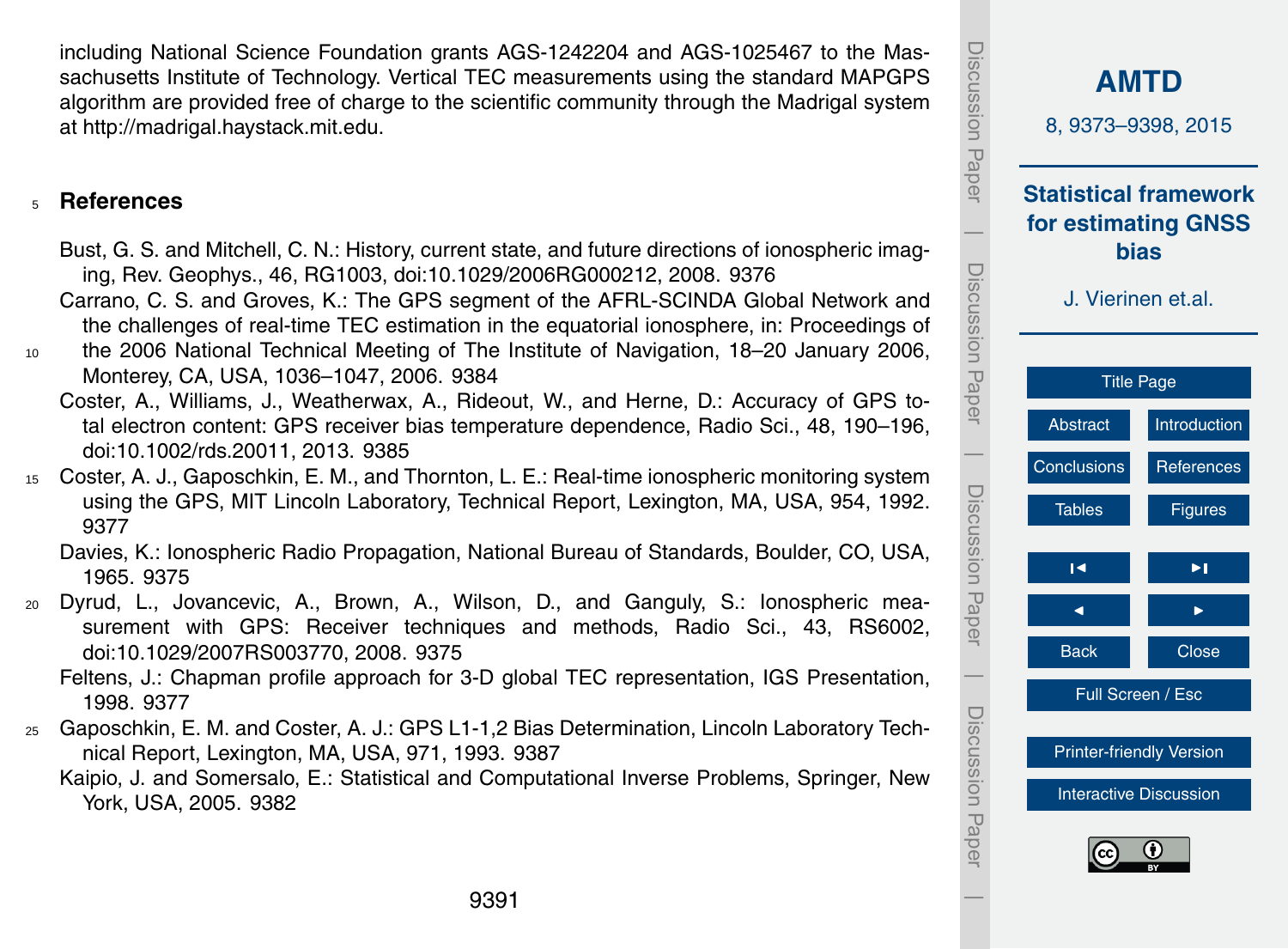**[AMTD](http://www.atmos-meas-tech-discuss.net)** 8, 9373–9398, 2015 **Statistical framework for estimating GNSS bias** J. Vierinen et.al. [Title Page](#page-0-0) [Abstract](#page-1-0) [Introduction](#page-1-0) [Conclusions](#page-16-0) [References](#page-18-0) Tables **[Figures](#page-20-0)**  $\blacksquare$ J I Back **I** Close Full Screen / Esc [Printer-friendly Version](http://www.atmos-meas-tech-discuss.net/8/9373/2015/amtd-8-9373-2015-print.pdf) [Interactive Discussion](http://www.atmos-meas-tech-discuss.net/8/9373/2015/amtd-8-9373-2015-discussion.html)

Discussion Paper

Discussion

 $\overline{\phantom{a}}$ 

Paper

Discussion Paper

Discussion Paper

 $\overline{\phantom{a}}$ 

Discussion Paper

Discussion Paper

 $\overline{\phantom{a}}$ 

Discussion Paper

Discussion Paper

 $\overline{\phantom{a}}$ 

<span id="page-19-0"></span>Komjathy, A., Sparks, L., Wilson, B. D., and Mannucci, A. J.: Automated daily processing of more than 1000 ground-based GPS receivers for studying intense ionospheric storms, Radio Sci., 40, RS6006, doi[:10.1029/2005RS003279,](http://dx.doi.org/10.1029/2005RS003279) 2005. [9384](#page-11-0)

Mannucci, A. J., Wilson, B. D., Yuan, D. N., Ho, C. H., Lindqwister, U. J., and Runge, T. F.:

<sup>5</sup> A global mapping technique for GPS-derived ionospheric total electron content measurements, Radio Sci., 33, 565–582, 1998. [9377](#page-4-0)

Paige, C. C. and Saunders, M. A.: LSQR: An algorithm for sparse linear equations and sparse least squares, ACM T. Math. Software, 8, 43–71, 1982. [9383](#page-10-0)

Rideout, W. and Coster, A.: Automated GPS processing for global total electron content data, <sup>10</sup> GPS Solut., 10, 219–228, 2006. [9377,](#page-4-0) [9387,](#page-14-0) [9389](#page-16-0)

Vierinen, J., Norberg, J., Lehtinen, M. S., Amm, O., Roininen, L., Väänänen, A., and McKay-Bukowski, D. J.: Beacon satellite receiver for ionospheric tomography, Radio Sci., 49, 1141– 1152, 2014. [9375](#page-2-0)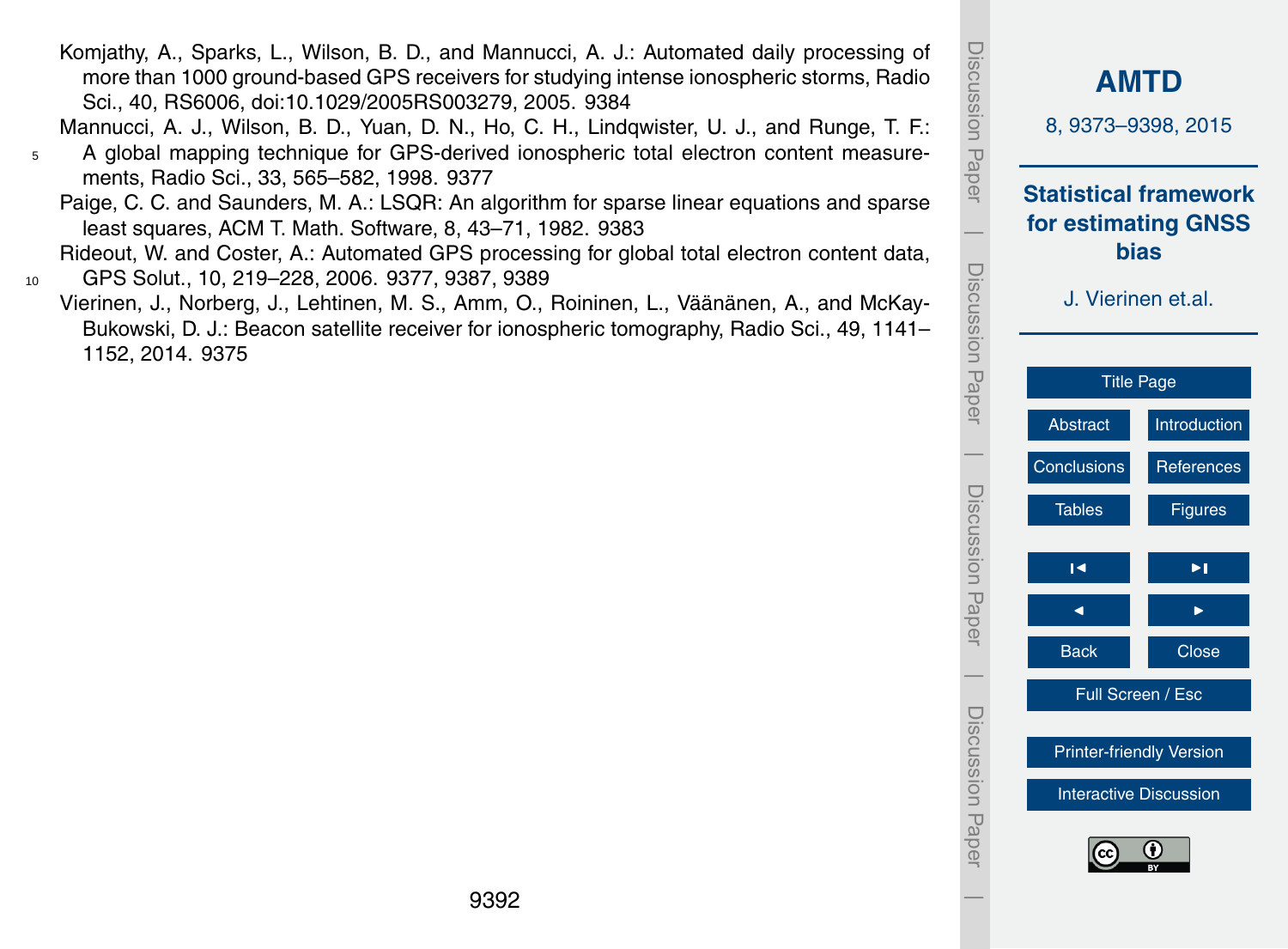<span id="page-20-0"></span>

**Figure 1.** A scaled altitude profile model of the ionosphere assumes that the ionosphere locally has a fixed horizontally stratified altitude profile shape multiplied by a scalar. This makes it possible to relate slanted line integrals to equivalent vertical line integrals using a elevation dependent scaling factor called the mapping function. The pierce point is located where the ray pierces the peak of the electron density profile.

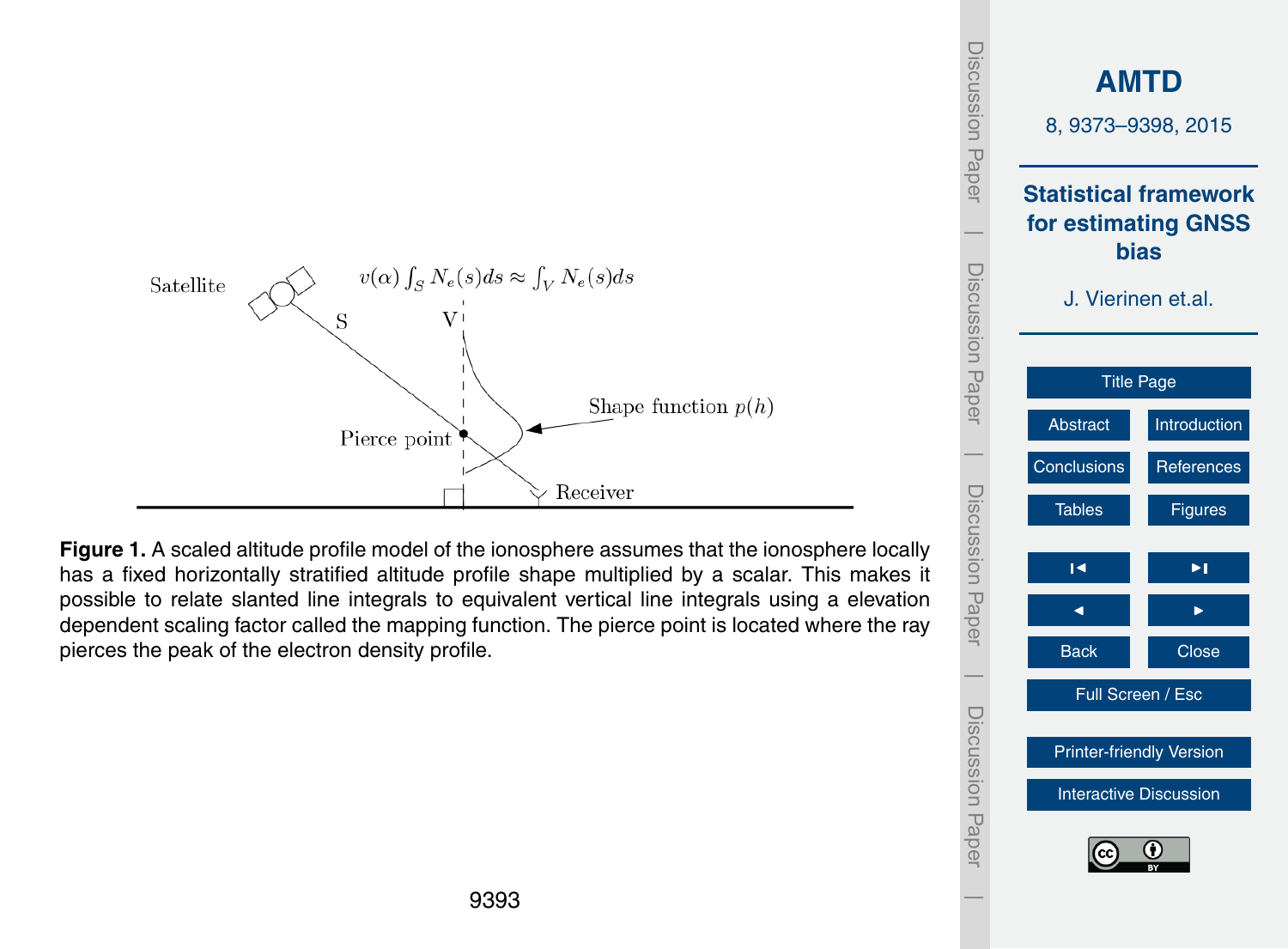<span id="page-21-0"></span>

**Figure 2.** Bias estimation using time differences of measurements obtained with a single receiver. Top panel shows the residuals of the maximum likelihood fit to the data. The points shown with red are automatically determined as outliers and not used for determining the receiver bias. These mostly occur during daytime at low elevations. The center panel shows vertical TEC estimated with the original MAPGPS receiver bias determination algorithm, while the bottom panel shows vertical TEC measurements obtained using only time differences using the new method described in this paper, assuming constant receiver bias and known satellite bias. The VTEC results do not differ significantly.

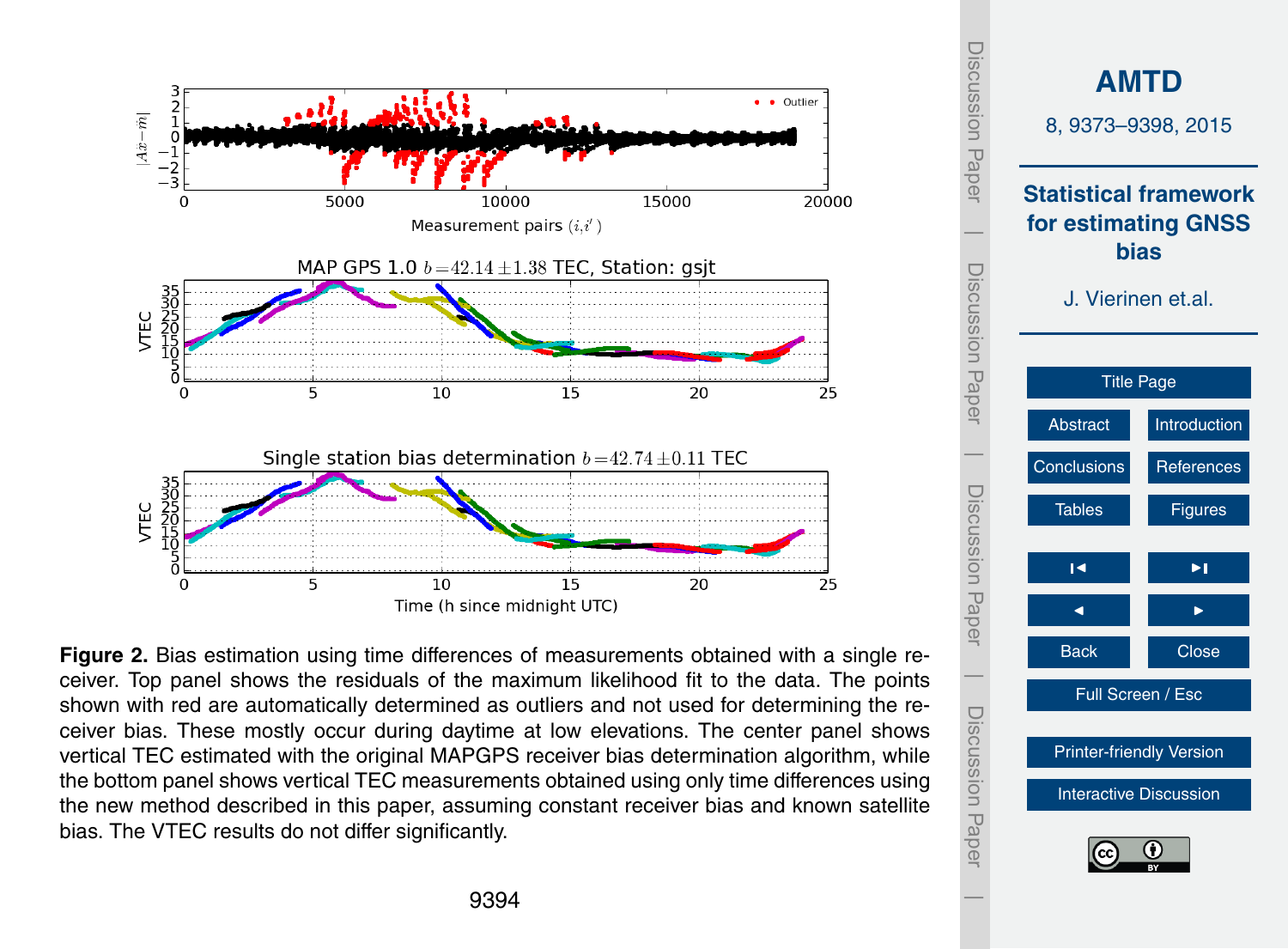<span id="page-22-0"></span>

**Figure 3.** An example of a measurement of a single satellite collected by a single receiver. A loss of phase lock occurs during the first pass of the satellite, resulting in two receiver biases for that pass ( $b_{0}$ , blue curve;  $b_{1}$ , green curve). During the next pass, a drift in the receiver bias could have occurred, so another receiver bias ( $b_2$ ; red curve) is determined when the satellite is measured during the end of the day.

Full Screen / Esc

[Printer-friendly Version](http://www.atmos-meas-tech-discuss.net/8/9373/2015/amtd-8-9373-2015-print.pdf) [Interactive Discussion](http://www.atmos-meas-tech-discuss.net/8/9373/2015/amtd-8-9373-2015-discussion.html)

Discussion Paper

Discussion Paper

 $\overline{\phantom{a}}$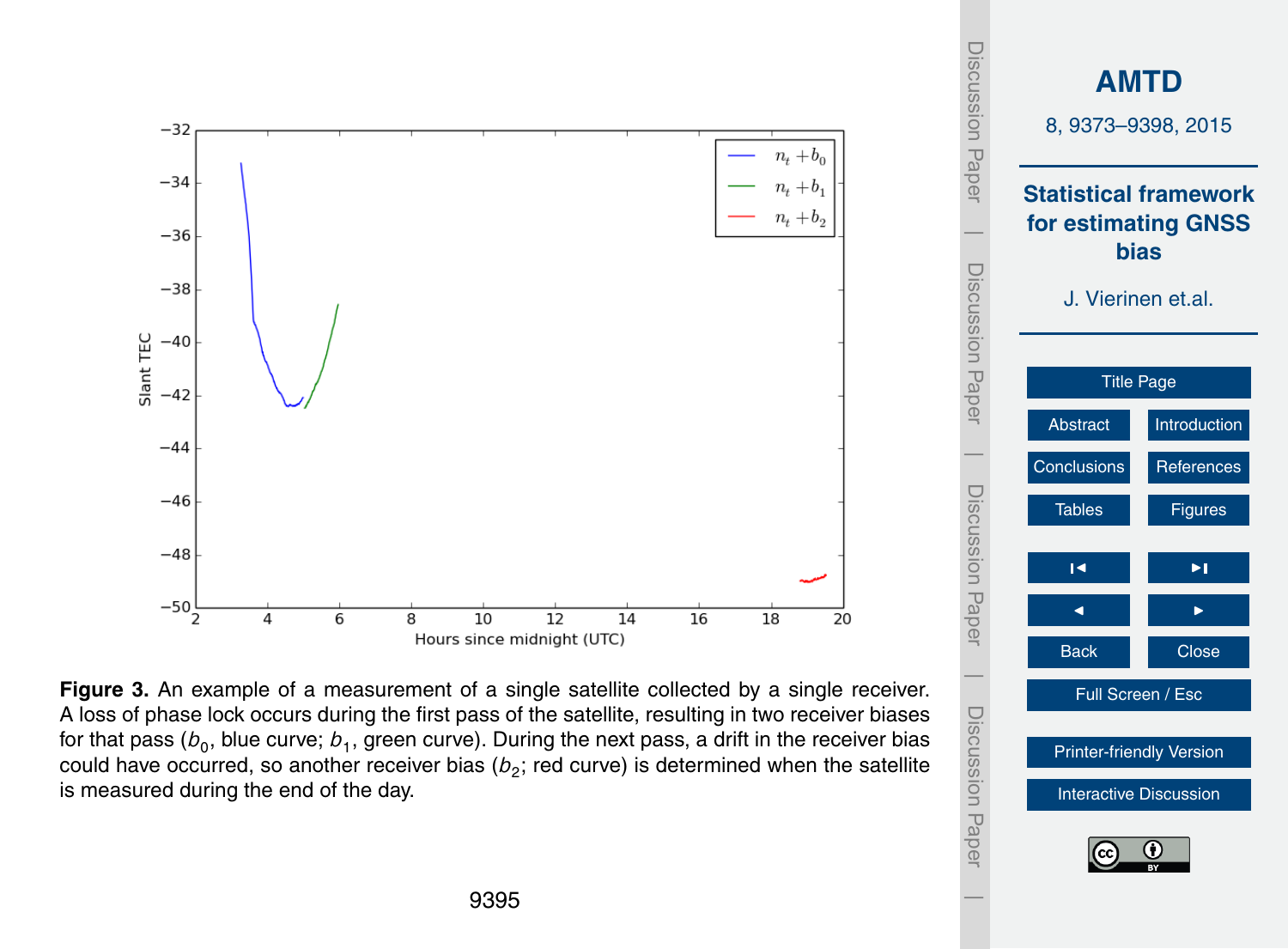<span id="page-23-0"></span>

**Figure 4.** Vertical TEC with satellite bias estimated using the current version of the MIT Haystack Observatory MAPGPS algorithm (Rideout and Coster 2006) shown above. Multiple receivers have problems with receiver stability, which makes the assumption of unchanging receiver bias problematic and causes the receiver bias determination to fail. Vertical TEC with receiver biases obtained using the multiple biases assumption is shown below. The new method produces a more consistent baseline. The red dots show stations that are plotted. The algorithm uses all of the data from the 19 stations marked with orange and red dots. The stations marked with orange are used to assist in reconstruction by using a larger geographic area.

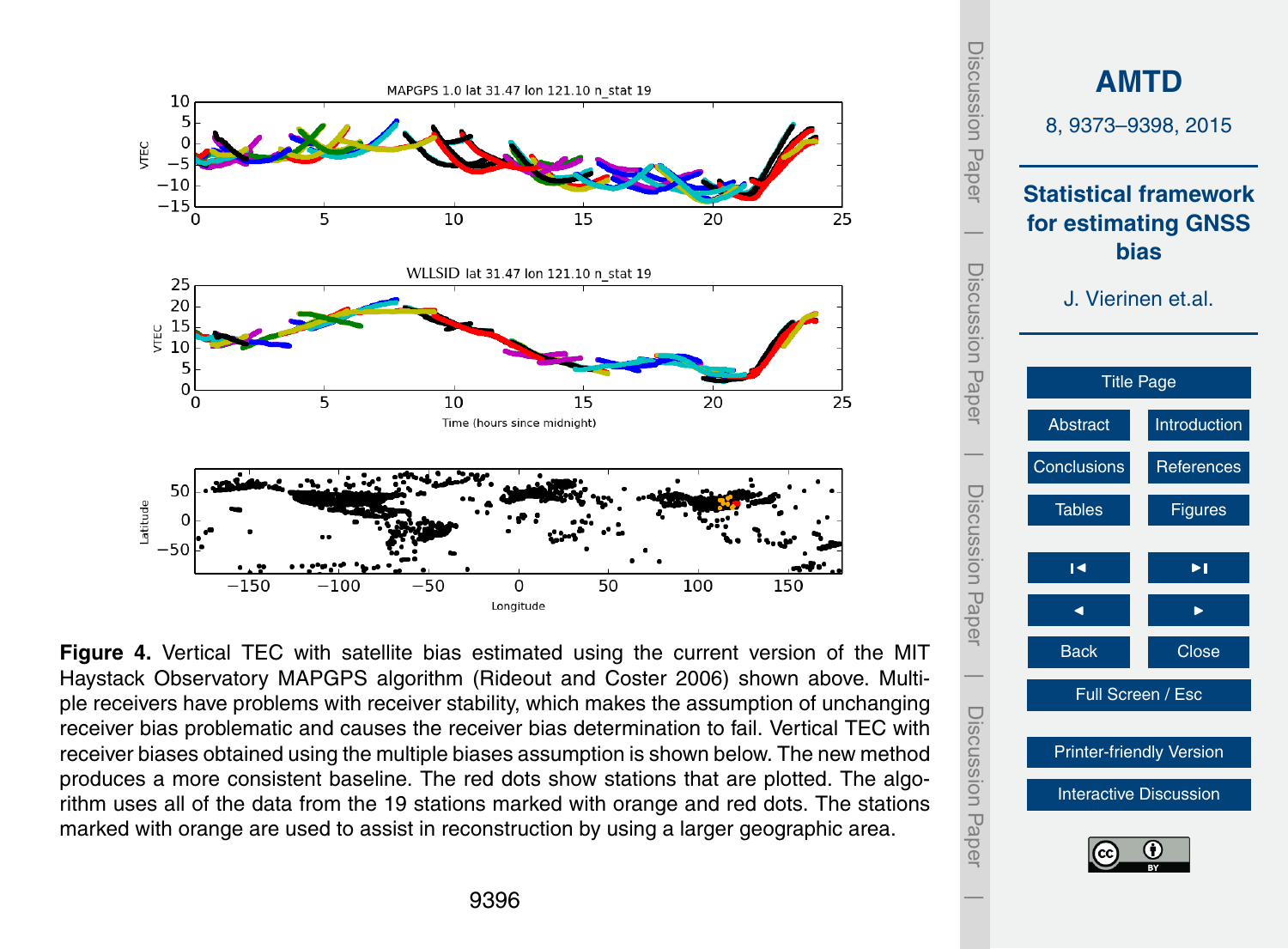<span id="page-24-0"></span>

**Figure 5.** Probability density function and cumulative density functions for 192 360 coincidences where vertical TEC was measurement within the same 30 s time interval and have pierce points less than 50 km apart from one another. The new method (labeled as WLLSID) has significantly less *<* 1 TEC unit differences

Discussion Paper

Discussion Paper

 $\overline{\phantom{a}}$